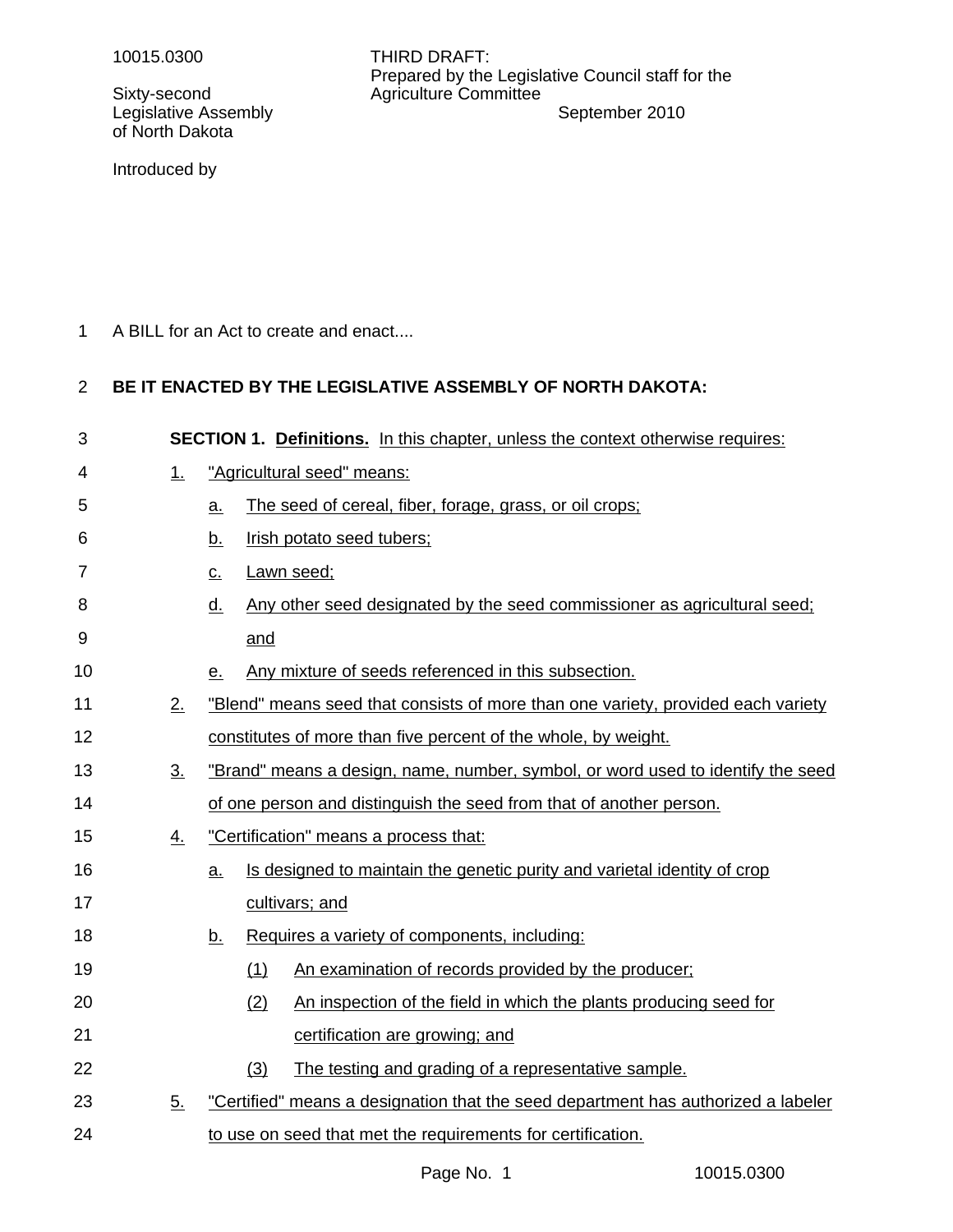Sixty-second

Legislative Assembly

| 1  | <u>6.</u>         | "Conditioning" means any process to remove unwanted seeds or other matter from                |  |  |  |
|----|-------------------|-----------------------------------------------------------------------------------------------|--|--|--|
| 2  |                   | a seed lot in order to produce a uniform product.                                             |  |  |  |
| 3  | $\underline{7}$ . | "Flower seed" means the seed of a herbaceous plant grown for its bloom,                       |  |  |  |
| 4  |                   | ornamental foliage, or other ornamental part.                                                 |  |  |  |
| 5  | <u>8.</u>         | "Germination" means the physiological process of development and the                          |  |  |  |
| 6  |                   | emergence from the seed embryo of essential structures that are indicative of the             |  |  |  |
| 7  |                   | ability to produce a normal plant under favorable conditions.                                 |  |  |  |
| 8  | 9.                | "Hard seed" means a seed that has an impermeable seed coat and has not                        |  |  |  |
| 9  |                   | absorbed water by the end of the prescribed test period.                                      |  |  |  |
| 10 | <u>10.</u>        | "Inert matter" means anything other than unbroken seeds.                                      |  |  |  |
| 11 | <u>11.</u>        | "Kind" means one or more related species or subspecies known singly or                        |  |  |  |
| 12 |                   | collectively by a common name.                                                                |  |  |  |
| 13 | <u>12.</u>        | "Label" means a device or tag attached to a seed container, printed or stamped                |  |  |  |
| 14 |                   | information on a seed container, or written information accompanying a lot of bulk            |  |  |  |
| 15 |                   | seed.                                                                                         |  |  |  |
| 16 | <u>13.</u>        | "Labeler" means the person identified by name and address on the label.                       |  |  |  |
| 17 | <u>14.</u>        | "Lot" means an identifiable quantity of seed that is uniform within permitted                 |  |  |  |
| 18 |                   | tolerances for the factors that appear on its label.                                          |  |  |  |
| 19 | <u>15.</u>        | "Mixture" means seed consisting of more than one kind, each in excess of five                 |  |  |  |
| 20 |                   | percent of the whole, by weight.                                                              |  |  |  |
| 21 | 16.               | "Official seed-certifying agency" means:                                                      |  |  |  |
| 22 |                   | An agency that is authorized under the laws of a state, territory, or possession<br><u>a.</u> |  |  |  |
| 23 |                   | to officially certify seed and which has standards and procedures approved by                 |  |  |  |
| 24 |                   | the United States secretary of agriculture to assure the genetic purity and                   |  |  |  |
| 25 |                   | identity of any seed it certifies; or                                                         |  |  |  |
| 26 |                   | An agency of a foreign country if the United States secretary of agriculture<br><u>b.</u>     |  |  |  |
| 27 |                   | has determined that the agency adheres to seed certification procedures and                   |  |  |  |
| 28 |                   | standards that are comparable to those generally adhered to by a                              |  |  |  |
| 29 |                   | seed-certifying agency meeting the criteria set forth in subdivision a.                       |  |  |  |
| 30 | <u>17.</u>        | "Prohibited weed seed" means:                                                                 |  |  |  |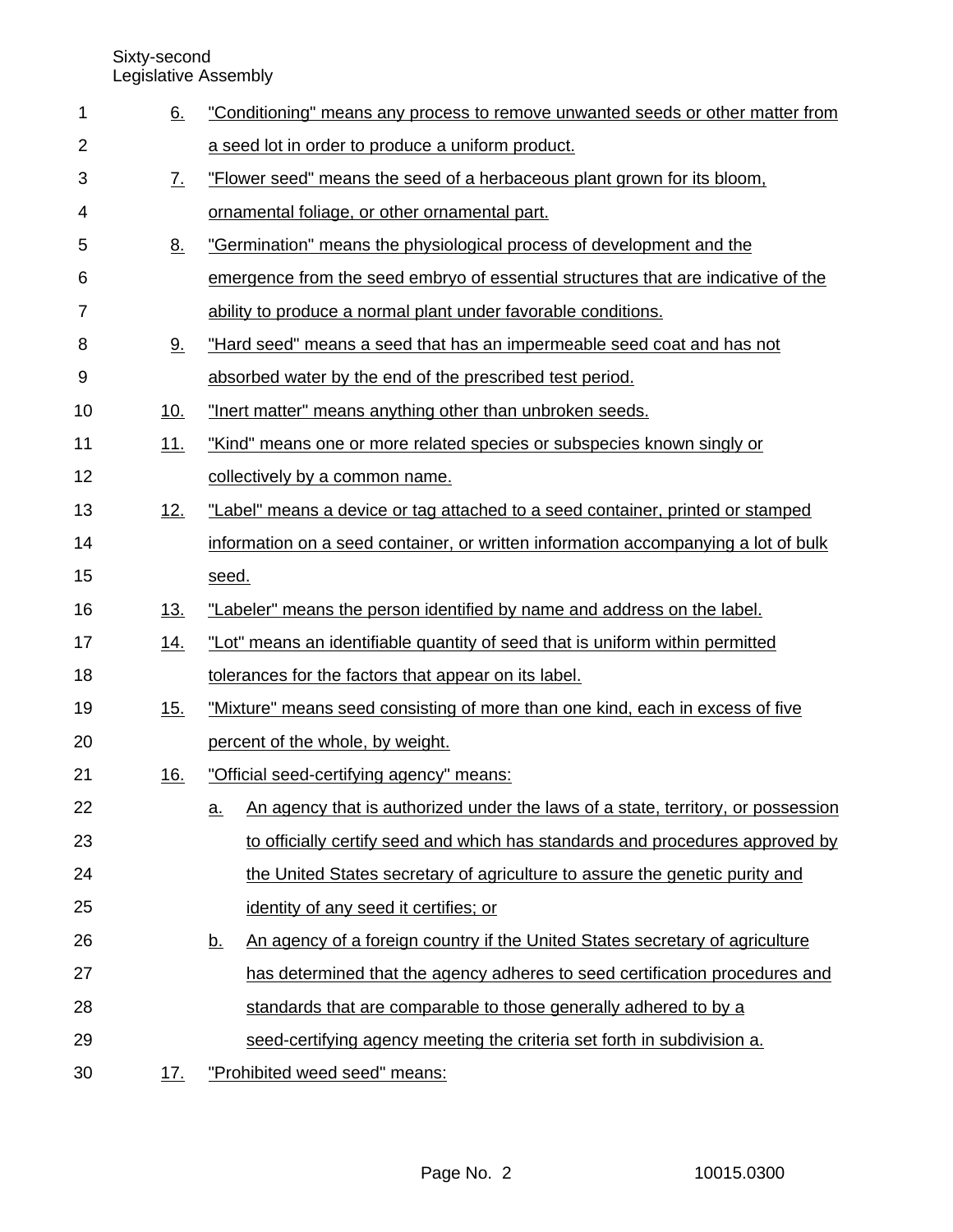| 1              |            | <u>a.</u>                  | The seed or propagule of any weed designated as noxious by the agriculture                  |  |  |
|----------------|------------|----------------------------|---------------------------------------------------------------------------------------------|--|--|
| $\overline{2}$ |            |                            | commissioner in accordance with section 4.1-47-05; or                                       |  |  |
| 3              |            | <u>b.</u>                  | The seed or propagule of any weed determined by the seed commissioner to                    |  |  |
| 4              |            |                            | be highly destructive and difficult to control by good cultural practices or by             |  |  |
| 5              |            |                            | the use of herbicides.                                                                      |  |  |
| 6              | <u>18.</u> |                            | "Pure seed" means a quantity of seed that belongs to a particular kind or variety           |  |  |
| 7              |            |                            | and which does not contain either inert matter or seeds of another kind or variety.         |  |  |
| 8              | 19.        |                            | "Record" includes all information relating to origin or source, variety, lot                |  |  |
| 9              |            |                            | identification, quantity, inspection, processing, testing, labeling, distribution, and file |  |  |
| 10             |            |                            | samples of the seed.                                                                        |  |  |
| 11             | 20.        |                            | "Restricted weed seed" means a seed that is determined by the seed                          |  |  |
| 12             |            |                            | commissioner to be:                                                                         |  |  |
| 13             |            | $a_{\cdot}$                | Objectionable in agricultural seed, lawn or turf seed, vegetable seed, and                  |  |  |
| 14             |            |                            | flower seed; and                                                                            |  |  |
| 15             |            | <u>b.</u>                  | Controllable by good cultural practices or the use of herbicides.                           |  |  |
| 16             | 21.        |                            | "Selection" means a subgroup of a variety and includes clones, lines, and strains.          |  |  |
| 17             | 22.        |                            | "Treated" means a seed has received an application of a substance intended to               |  |  |
| 18             |            |                            | enhance the performance of the seed or alter a physiological process of the plant.          |  |  |
| 19             | 23.        |                            | "Unbroken seed" means a seed that is more than fifty percent intact.                        |  |  |
| 20             | 24.        |                            | "Variety" means a subdivision of a kind that:                                               |  |  |
| 21             |            | <u>a.</u>                  | Can be differentiated by one or more identifiable morphological, physiological,             |  |  |
| 22             |            |                            | or other characteristics from other varieties of the same kind;                             |  |  |
| 23             |            | <u>b.</u>                  | Has describable variations in essential and distinct characteristics; and                   |  |  |
| 24             |            | $\underline{\mathsf{C}}$ . | Will remain unchanged in its essential and distinct characteristics and                     |  |  |
| 25             |            |                            | uniformity when reproduced or reconstituted, as required by the different                   |  |  |
| 26             |            |                            | categories of varieties.                                                                    |  |  |
|                |            |                            | <b>SOURCE:</b> Section 4-09-01.                                                             |  |  |
| 27             |            |                            | <b>SECTION 2. Seed department - Location.</b> The North Dakota seed department is the       |  |  |
| 28             |            |                            | official seed-certifying agency of the state. The seed department must be located on the    |  |  |
| 29             |            |                            | campus of North Dakota state university of agriculture and applied science.                 |  |  |

**SOURCE:** Section 4-09-02.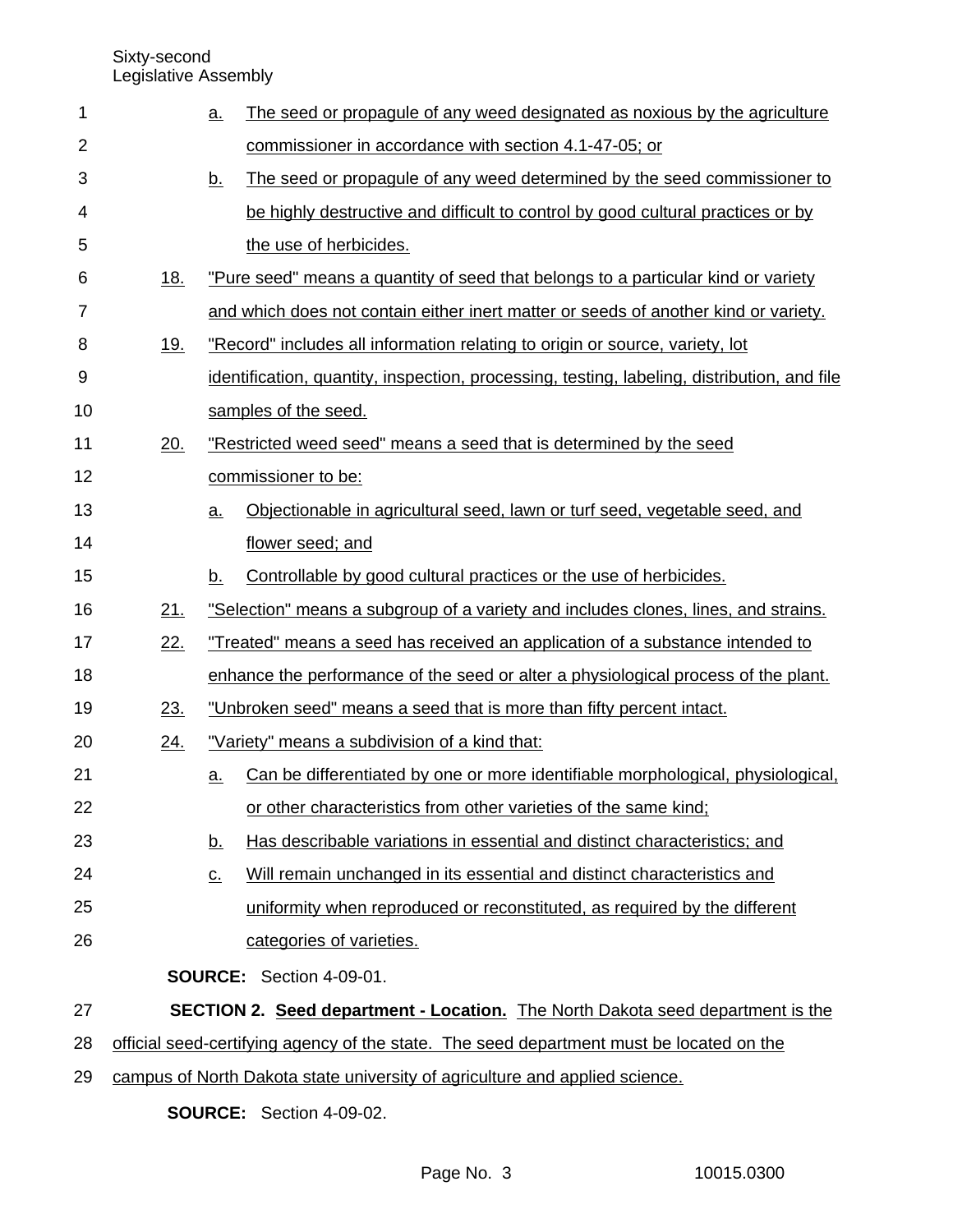| 1              |                                                                                   | <b>SECTION 3. Official seal.</b> The seed department shall have and use an official                                |  |  |  |  |  |
|----------------|-----------------------------------------------------------------------------------|--------------------------------------------------------------------------------------------------------------------|--|--|--|--|--|
| $\overline{2}$ | departmental seal that has been recorded in the office of the secretary of state. |                                                                                                                    |  |  |  |  |  |
|                |                                                                                   | <b>SOURCE:</b> Section 4-09-04.                                                                                    |  |  |  |  |  |
| 3              |                                                                                   | <b>SECTION 4. Seed commission - Membership.</b> The seed commission is the                                         |  |  |  |  |  |
| 4              |                                                                                   | governing board of the seed department. The seed commission consists of the following nine                         |  |  |  |  |  |
| 5              | members:                                                                          |                                                                                                                    |  |  |  |  |  |
| 6              | 1.                                                                                | An individual appointed by the North Dakota crop improvement association;                                          |  |  |  |  |  |
| 7              | 2.                                                                                | An individual appointed by the North Dakota certified seed potato growers                                          |  |  |  |  |  |
| 8              |                                                                                   | association;                                                                                                       |  |  |  |  |  |
| 9              | $\underline{3}$ .                                                                 | An individual appointed by the North Dakota dry edible bean seed growers                                           |  |  |  |  |  |
| 10             |                                                                                   | association;                                                                                                       |  |  |  |  |  |
| 11             | <u>4.</u>                                                                         | An individual appointed by the North Dakota agricultural association;                                              |  |  |  |  |  |
| 12             | 5.                                                                                | An individual who is a member of the North Dakota potato council, appointed by                                     |  |  |  |  |  |
| 13             |                                                                                   | the North Dakota potato council;                                                                                   |  |  |  |  |  |
| 14             | 6.                                                                                | A resident of this state appointed by the northern plains potato growers                                           |  |  |  |  |  |
| 15             |                                                                                   | association;                                                                                                       |  |  |  |  |  |
| 16             | <u>7.</u>                                                                         | An individual who operates a seed-conditioning plant approved by the seed                                          |  |  |  |  |  |
| 17             |                                                                                   | department, appointed by the North Dakota grain dealers association;                                               |  |  |  |  |  |
| 18             | <u>8.</u>                                                                         | The director of the agricultural experiment station or the director's designee; and                                |  |  |  |  |  |
| 19             | <u>9.</u>                                                                         | The agriculture commissioner or the agriculture commissioner's designee.                                           |  |  |  |  |  |
|                |                                                                                   | <b>SOURCE:</b> Section 4-09-03.                                                                                    |  |  |  |  |  |
|                |                                                                                   | <b>NOTE:</b> With respect to subsection 5, was the specific limitation inserted intentionally or<br>inadvertently? |  |  |  |  |  |
| 20             |                                                                                   | <b>SECTION 5. Seed commission - Chairman - Meetings.</b>                                                           |  |  |  |  |  |
| 21             | <u>1.</u>                                                                         | The agriculture commissioner shall serve as the chairman of the seed commission.                                   |  |  |  |  |  |
| 22             | 2.                                                                                | The chairman shall call all regular meetings of the seed commission and shall call                                 |  |  |  |  |  |
| 23             |                                                                                   | a special meeting within seven days if petitioned to do so by two members of the                                   |  |  |  |  |  |
| 24             |                                                                                   | seed commission.                                                                                                   |  |  |  |  |  |
| 25             | <u>3.</u>                                                                         | The seed commission shall hold at least two regular meetings each year.                                            |  |  |  |  |  |
|                |                                                                                   | <b>SOURCE:</b> Section 4-09-03.                                                                                    |  |  |  |  |  |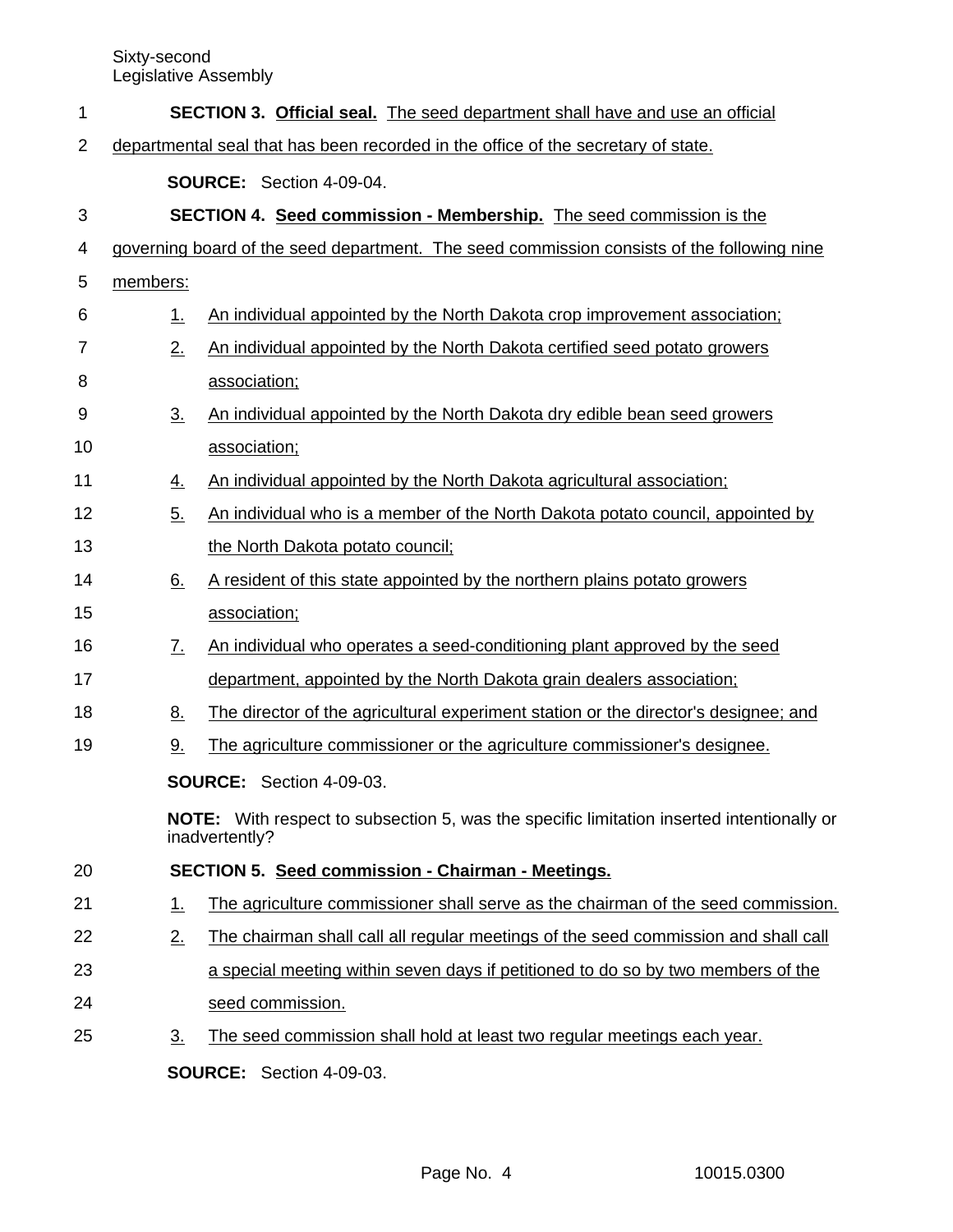| 1  |                                                                                             | SECTION 6. Seed commission - Appointment of proxy. If a member of the seed                     |  |  |  |  |  |
|----|---------------------------------------------------------------------------------------------|------------------------------------------------------------------------------------------------|--|--|--|--|--|
| 2  | commission is unable to attend a meeting of the commission, the member may appoint a proxy. |                                                                                                |  |  |  |  |  |
| 3  | The appointment must be in writing and must be presented to the chairman. The vote of the   |                                                                                                |  |  |  |  |  |
| 4  | proxy is final.                                                                             |                                                                                                |  |  |  |  |  |
|    |                                                                                             | <b>SOURCE:</b> Section 4-09-03.                                                                |  |  |  |  |  |
| 5  |                                                                                             | <b>SECTION 7. Seed commission - Members - Compensation.</b> Each member of the                 |  |  |  |  |  |
| 6  |                                                                                             | seed commission, except the agriculture commissioner and the director of the agricultural      |  |  |  |  |  |
| 7  |                                                                                             | experiment station, is entitled to receive compensation at the rate of one hundred thirty-five |  |  |  |  |  |
| 8  |                                                                                             | dollars per day and reimbursement for expenses, as provided by law for state officers, if the  |  |  |  |  |  |
| 9  |                                                                                             | member is attending a commission meeting or performing duties directed by the commission.      |  |  |  |  |  |
|    |                                                                                             | <b>SOURCE:</b> Section 4-09-03.                                                                |  |  |  |  |  |
| 10 |                                                                                             | SECTION 8. Seed commission - Powers. The seed commission may:                                  |  |  |  |  |  |
| 11 | 1.                                                                                          | Establish branch offices and laboratories at locations in this state, other than the           |  |  |  |  |  |
| 12 |                                                                                             | campus of North Dakota state university of agriculture and applied science, if the             |  |  |  |  |  |
| 13 |                                                                                             | seed commissioner determines that they are necessary to carry out the duties of                |  |  |  |  |  |
| 14 |                                                                                             | the seed commission, the seed commissioner, or the seed department;                            |  |  |  |  |  |
| 15 | 2.                                                                                          | Dismiss the seed commissioner for cause; and                                                   |  |  |  |  |  |
| 16 | $\underline{3}$ .                                                                           | Appoint an acting seed commissioner if the position becomes vacant.                            |  |  |  |  |  |
|    | <b>SOURCE:</b> Sections 4-09-02 and 4-09-03.                                                |                                                                                                |  |  |  |  |  |
| 17 |                                                                                             | SECTION 9. Seed commissioner - Powers. The seed commissioner may:                              |  |  |  |  |  |
| 18 | 1.                                                                                          | Contract with North Dakota state university of agriculture and applied science for             |  |  |  |  |  |
| 19 |                                                                                             | the use of facilities and equipment;                                                           |  |  |  |  |  |
| 20 | 2.                                                                                          | Contract with any person for any lawful purpose;                                               |  |  |  |  |  |
| 21 | $\underline{3}$ .                                                                           | Enter upon real property and access any structure and personal property, at any                |  |  |  |  |  |
| 22 |                                                                                             | time, to:                                                                                      |  |  |  |  |  |
| 23 |                                                                                             | Inspect, sample, and test seed for compliance with this chapter; and<br><u>a.</u>              |  |  |  |  |  |
| 24 |                                                                                             | Inspect records for compliance with this chapter; and<br><u>b.</u>                             |  |  |  |  |  |
| 25 | 4.                                                                                          | Collect royalty, research, and patent fees.                                                    |  |  |  |  |  |
|    |                                                                                             | <b>SOURCE:</b> Sections 4-09-02(1), 4-09-06, 4-09-19, and 4-09-20.                             |  |  |  |  |  |
|    |                                                                                             | NOTE: Section 4-09-19 provides that:                                                           |  |  |  |  |  |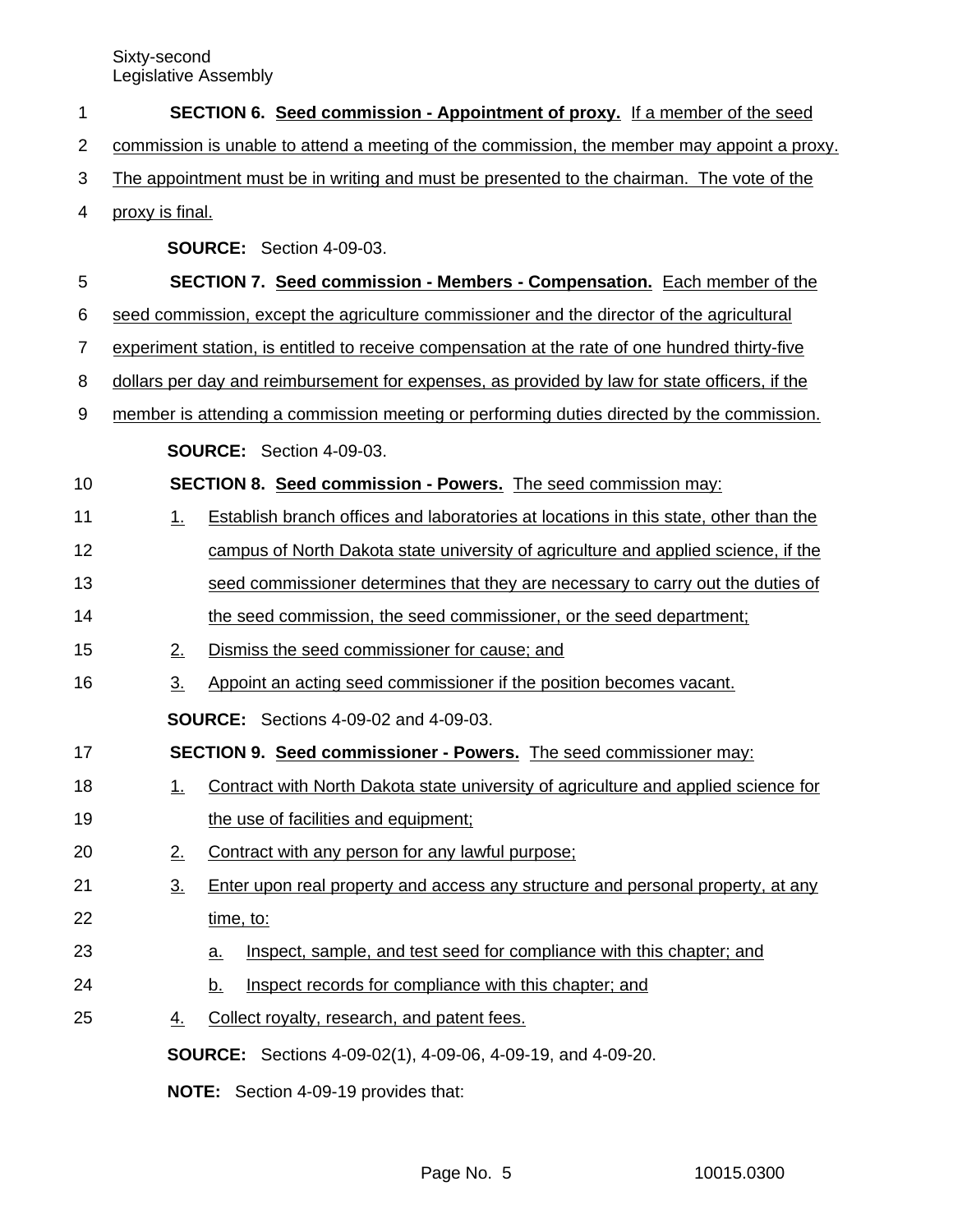The commissioner may cooperate and enter into agreements with the United States department of agriculture and with the state departments and agricultural colleges of any of the states, and with organized agricultural fairs or exhibitions, or other organizations or persons in matters relating to the protection, inspection, analysis, testing, registering, and certifying of North Dakota seed, and the promotion and protection of the interests and welfare of North Dakota seed growers and crop producers. The commissioner may recognize and deal with growers, organizations, and institutions as agencies affiliating with the commissioner in pure seed matters.

Stating that the commissioner may "enter into agreements" is the statutory equivalent of authorizing the commissioner to contract. Rather than including a long list of general matters that may be the subject of such contracts, Seed Department personnel suggested that it would be appropriate to authorize the Seed Commissioner to "contract with any person for any lawful purpose." That provision has been included in this section, which sets forth the general powers of the Seed Commissioner.

**SECTION 10. Seed commissioner - Duties.** The seed commissioner shall: 1

- 1. Manage the seed department; 2
- 2. Provide, equip, and maintain offices, laboratories, and any other facilities 3
- necessary to carry out this chapter, subject to the approval of the seed 4 5
	- commission;

6

- 3. Employ and compensate necessary personnel; 1
- 4. Permit North Dakota state university of agriculture and applied science to use the seed department facilities and the services of the seed department laboratories at convenient times; 7 8 9
- 5. Determine the nature and size of any seed and plant samples required by the seed 10
- department in order to conduct official tests or make official determinations and 11
- shall prescribe the manner in which the seed and plant samples are to be procured 12
- and delivered to the seed department; 13
- 6. Establish and charge fees for services, subject to the approval of the seed commission;  $14$ 15
- 7. Provide periodic reports to the seed commission regarding the management and operation of the seed department; <sup>2</sup> 16 17
- 8. Recommend to the seed commission the biennial budget and annual salary schedules for the seed department; 18 19
- 9. Submit the seed department's biennial budget, as approved by the seed commission, to the office of management and budget; 20 21
- 10. Do all things necessary to enforce this chapter; and 22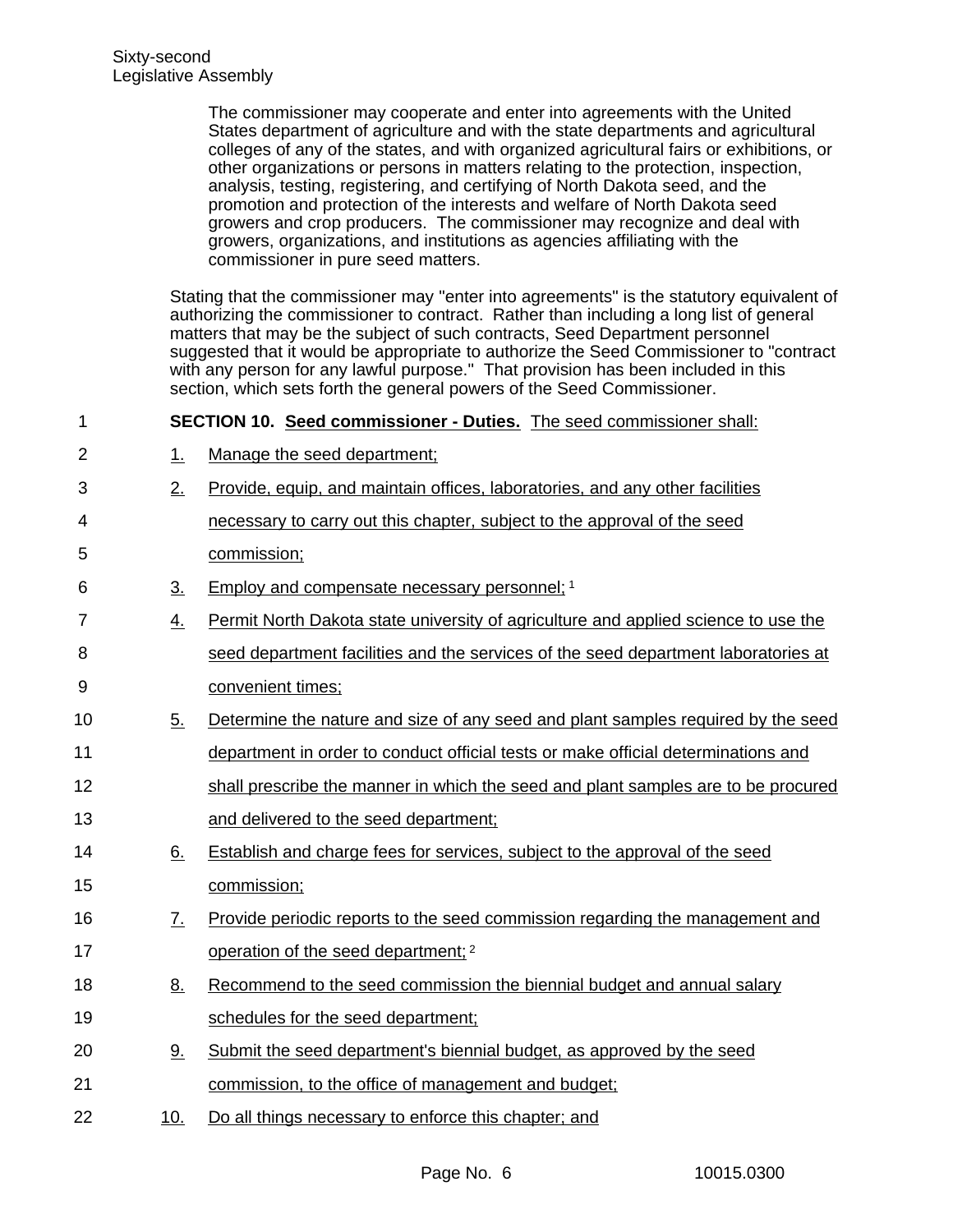#### 11. Perform any other duties as directed by the seed commission. 1

**SOURCE:** Sections 4-09-02, 4-09-03, 4-09-08, and 4-09-09.

**NOTE:** 

- The authority to "employ and compensate necessary personnel" is a new addition to the duties of the Seed Commissioner.
- <sup>2</sup> Whereas current law requires the Seed Commissioner to "make semiannual reports to the commission," the rewrite, at the request of Seed Department personnel, calls for "periodic reports to the seed commission regarding the management and operation of the seed department."

## **SECTION 11. Stop-sale order - Issuance - Enforcement - Appeal.**  $\mathfrak{p}$

- 1. The seed commissioner may issue a written stop-sale order to the owner or 3
- custodian of any lot of seed that the seed commissioner finds to be in violation of 4
- this chapter. 5
- 2. The seed commissioner may attach terms and conditions that must be fulfilled before the order will be lifted.<sup>1</sup> 6 7
- 3. The stop-sale order shall remain in effect until the seed commissioner is satisfied 8
- that the violation no longer exists. Upon making that determination, the seed 9
- commissioner shall lift the stop-sale order. 10
- 4. The seed commissioner shall do all things necessary and proper to enforce a 11
- stop-sale order issued under this section. 12
- 5. Any person subject to a stop-sale order under this section may appeal the order to 13
- a court of competent jurisdiction. 14

**SOURCE:** Section 4-09-06.

# **NOTE:**

<sup>1</sup> Current law provides that the stop-sale order "shall prohibit further sale, conditioning, and movement of the seed." Because such prohibitions might not be appropriate in all cases, it was recommended by Seed Department personnel that the Seed Commissioner be authorized to attach terms and conditions that must be fulfilled in order for the stop-sale order to be lifted.

It is recommended that this section be located with other enforcement provisions.

## **SECTION 12. Certificates and reports - Publication.** If the seed commissioner signs 15

- a document relating to the findings and determinations made in a laboratory by seed 16
- department personnel, a court shall accept the document as prima facie evidence of the 17
- statements contained in the document. The seed commissioner is subject to court order for a 18
- review of the findings and determinations set forth in the document. 19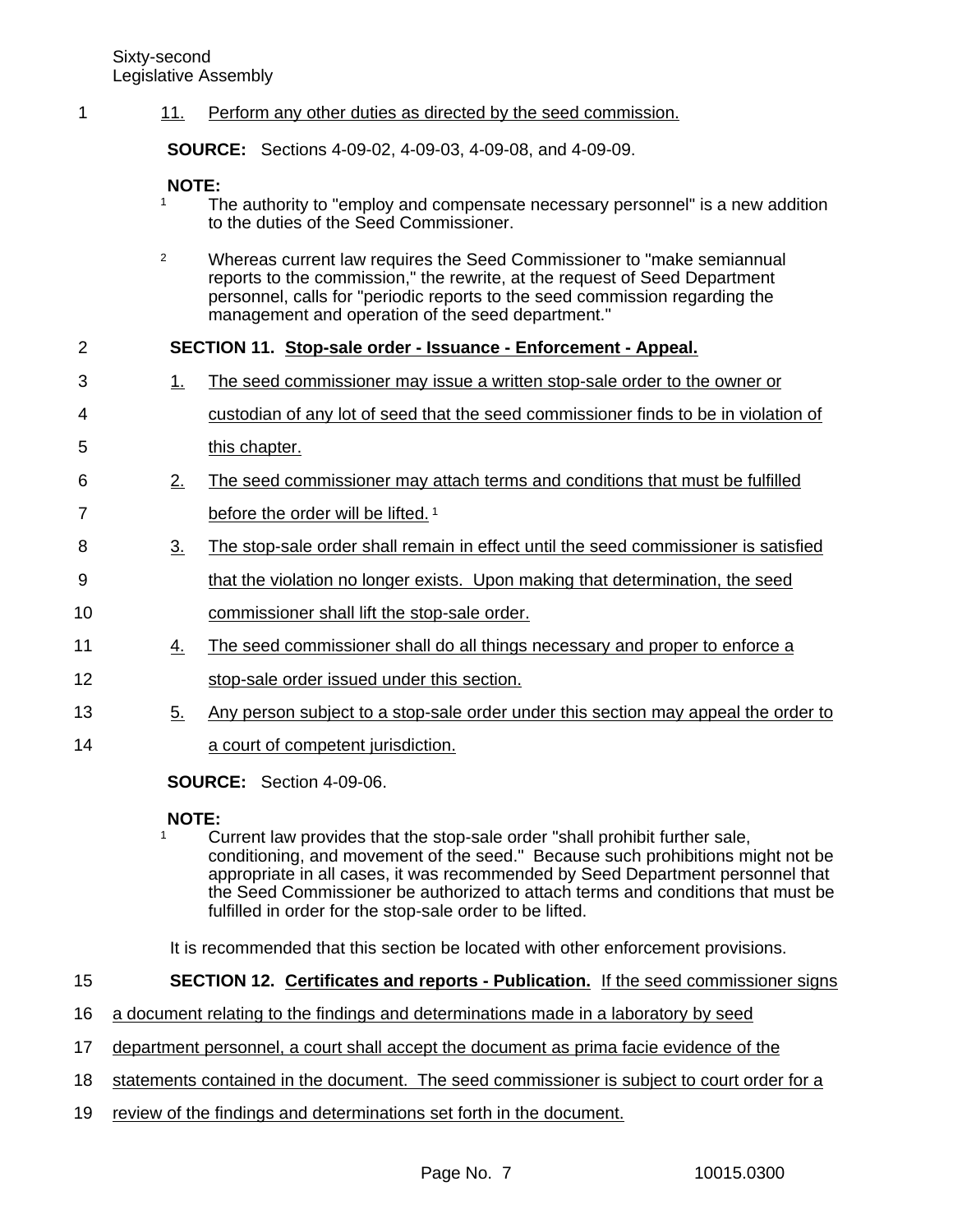| 1              |                        |                            | SECTION 13. Label requirements - Agricultural seed.                                   |  |  |  |
|----------------|------------------------|----------------------------|---------------------------------------------------------------------------------------|--|--|--|
| $\overline{2}$ | 1.                     |                            | Agricultural seed offered for sale or sold in this state, for planting purposes, must |  |  |  |
| 3              |                        |                            | be labeled.                                                                           |  |  |  |
| 4              | 2.                     | a.                         | If the agricultural seed is offered for sale or sold in a container, the label must   |  |  |  |
| 5              |                        |                            | be plainly printed in English and conspicuously placed on or attached to the          |  |  |  |
| 6              |                        |                            | container.                                                                            |  |  |  |
| 7              |                        | <u>b.</u>                  | If the agricultural seed is offered for sale or sold in bulk, the label must be       |  |  |  |
| 8              |                        |                            | plainly printed in English and provided to the purchaser at or before the time        |  |  |  |
| 9              |                        |                            | of delivery.                                                                          |  |  |  |
|                |                        |                            | <b>SOURCE:</b> Section 4-09-10(1).                                                    |  |  |  |
| 10             |                        |                            | SECTION 14. Agricultural seed - Label - Content. A label required by section 13 of    |  |  |  |
| 11             | this Act must include: |                            |                                                                                       |  |  |  |
| 12             | 1.                     |                            | The lot number or other lot identification;                                           |  |  |  |
| 13             | 2.                     | a.                         | The state or foreign country in which the seed was grown; or                          |  |  |  |
| 14             |                        | b.                         | A statement indicating that the origin of the seed is unknown;                        |  |  |  |
| 15             | $\underline{3}$ .      |                            | The percentage by weight of all weed seed;                                            |  |  |  |
| 16             | $\overline{4}$ .       |                            | The name of each restricted weed seed present and its rate of occurrence per          |  |  |  |
| 17             |                        |                            | pound [453.59 grams], if:                                                             |  |  |  |
| 18             |                        | <u>a.</u>                  | In seeds of grasses and small seeded legumes the rate of occurrence                   |  |  |  |
| 19             |                        |                            | exceeds thirteen seeds per pound [453.59 grams]; or                                   |  |  |  |
| 20             |                        | b.                         | In any other agricultural seeds, the rate of occurrence exceeds five seeds per        |  |  |  |
| 21             |                        |                            | pound [453.59 grams];                                                                 |  |  |  |
| 22             | <u>5.</u>              |                            | The percentage by weight of any other agricultural seeds present;                     |  |  |  |
| 23             | 6.                     |                            | The percentage by weight of inert matter;                                             |  |  |  |
| 24             | <u>7. </u>             | a.                         | The percentage of germination, exclusive of hard seed;                                |  |  |  |
| 25             |                        | <u>b.</u>                  | The percentage of hard seed, if applicable; and                                       |  |  |  |
| 26             |                        | $\underline{\mathsf{C}}$ . | The month and year in which the percentages were determined; and                      |  |  |  |
| 27             | <u>8.</u>              |                            | The full name and address of the labeler.                                             |  |  |  |
|                |                        |                            | <b>SOURCE:</b> Section 4-09-10(6).                                                    |  |  |  |
| 28             |                        |                            | SECTION 15. Agricultural seed - Label requirements - Treated seed.                    |  |  |  |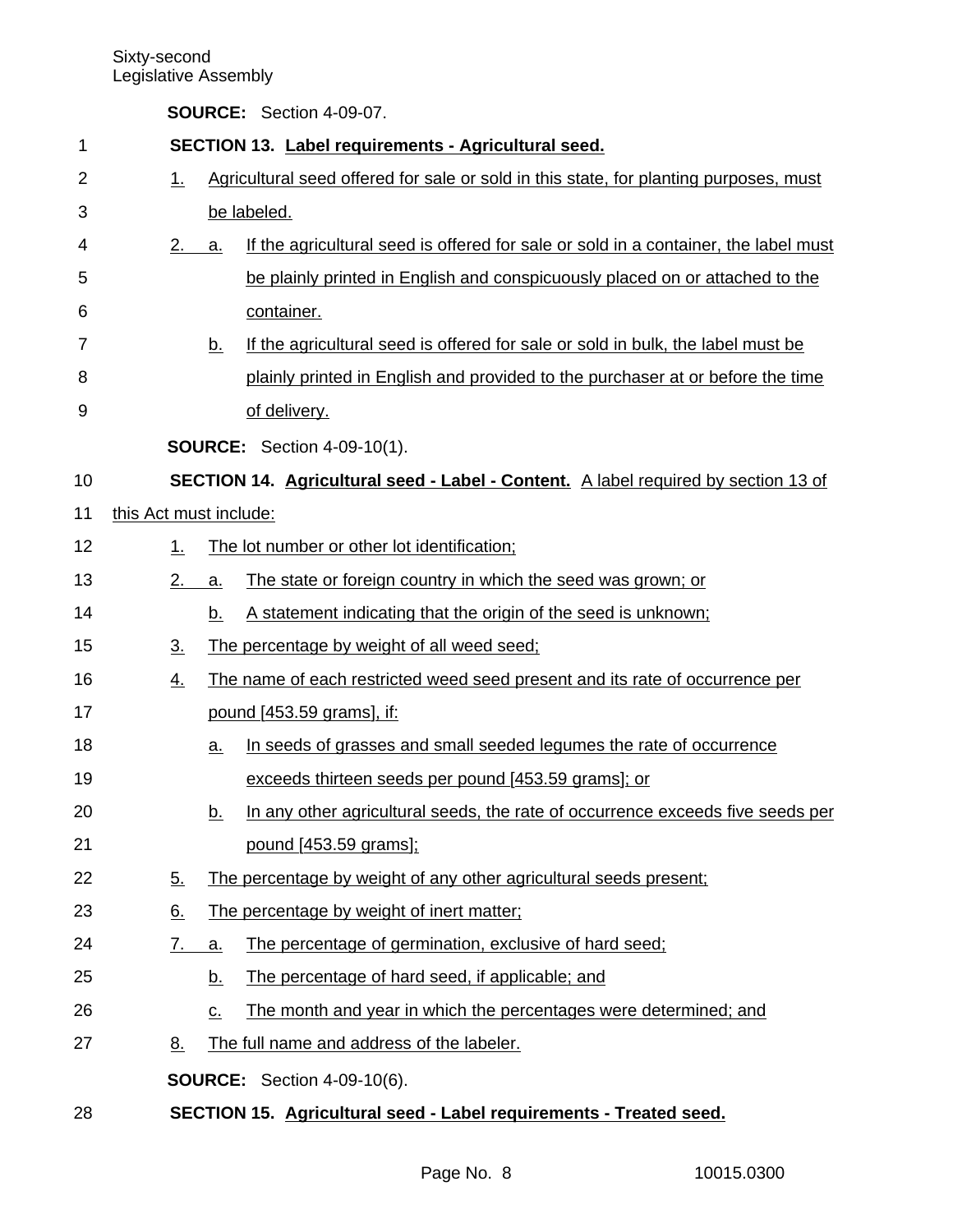| 1  | <u>1.</u>                                                                                            |                   |                                                                                   | In addition to any other requirements set forth in this chapter, if the seed has been |  |  |
|----|------------------------------------------------------------------------------------------------------|-------------------|-----------------------------------------------------------------------------------|---------------------------------------------------------------------------------------|--|--|
| 2  |                                                                                                      |                   | treated, the label must indicate that the treatment has occurred and must include |                                                                                       |  |  |
| 3  |                                                                                                      |                   | the commonly accepted, coined, chemical, or abbreviated chemical name of the      |                                                                                       |  |  |
| 4  |                                                                                                      |                   |                                                                                   | substance used in the treatment.                                                      |  |  |
| 5  |                                                                                                      | <u>a.</u>         |                                                                                   | If the substance with which the seed was treated is harmful to humans or to           |  |  |
| 6  |                                                                                                      |                   |                                                                                   | other vertebrate animals, the label must contain a cautionary statement               |  |  |
| 7  |                                                                                                      |                   |                                                                                   | prohibiting use of the seed for human or animal consumption.                          |  |  |
| 8  |                                                                                                      | <u>b.</u>         |                                                                                   | If the substance with which the seed was treated is a mercurial or a similarly        |  |  |
| 9  |                                                                                                      |                   |                                                                                   | toxic substance, the label must contain a statement and symbol indicating that        |  |  |
| 10 |                                                                                                      |                   |                                                                                   | the substance is poison.                                                              |  |  |
| 11 |                                                                                                      | $\underline{C}$ . |                                                                                   | If the substance with which the seed was treated is an inoculant, the label           |  |  |
| 12 |                                                                                                      |                   |                                                                                   | must contain the date beyond which the inoculant is claimed not to be                 |  |  |
| 13 |                                                                                                      |                   |                                                                                   | effective for use on that particular seed.                                            |  |  |
| 14 | 2.                                                                                                   |                   |                                                                                   | The information required by this section may be placed on a separate label.           |  |  |
|    |                                                                                                      |                   |                                                                                   | <b>SOURCE:</b> Section 4-09-10(6).                                                    |  |  |
| 15 |                                                                                                      |                   |                                                                                   | SECTION 16. Agricultural seed - Label requirements - Hermetically sealed              |  |  |
| 16 | containers. In addition to any other label requirements set forth in this chapter, if agricultural   |                   |                                                                                   |                                                                                       |  |  |
| 17 | seed that is offered for sale or sold is in a container that has been hermetically sealed, the label |                   |                                                                                   |                                                                                       |  |  |
| 18 | must so indicate.                                                                                    |                   |                                                                                   |                                                                                       |  |  |
|    |                                                                                                      |                   |                                                                                   | <b>SOURCE:</b> Section 4-09-10(6).                                                    |  |  |
| 19 |                                                                                                      |                   |                                                                                   | SECTION 17. Agricultural seed - Additional label requirements - Limited               |  |  |
| 20 | applicability.                                                                                       |                   |                                                                                   |                                                                                       |  |  |
| 21 | 1.                                                                                                   | <u>a.</u>         |                                                                                   | In addition to any other label requirements set forth in this chapter, the label      |  |  |
| 22 |                                                                                                      |                   |                                                                                   | on each container of barley, canola, dry beans, durum, field peas, flax, oats,        |  |  |
| 23 |                                                                                                      |                   |                                                                                   | rye, soybeans, and wheat seed offered for sale or sold in this state, for             |  |  |
| 24 |                                                                                                      |                   | planting purposes, must include:                                                  |                                                                                       |  |  |
| 25 |                                                                                                      |                   | (1)                                                                               | The kind of each agricultural seed;                                                   |  |  |
| 26 |                                                                                                      |                   | (2)                                                                               | The variety of each agricultural seed component constituting more than                |  |  |
| 27 |                                                                                                      |                   |                                                                                   | five percent of the whole; and                                                        |  |  |
| 28 |                                                                                                      |                   | (3)                                                                               | The percentage by weight of each agricultural seed component                          |  |  |
| 29 |                                                                                                      |                   |                                                                                   | constituting more than five percent of the whole.                                     |  |  |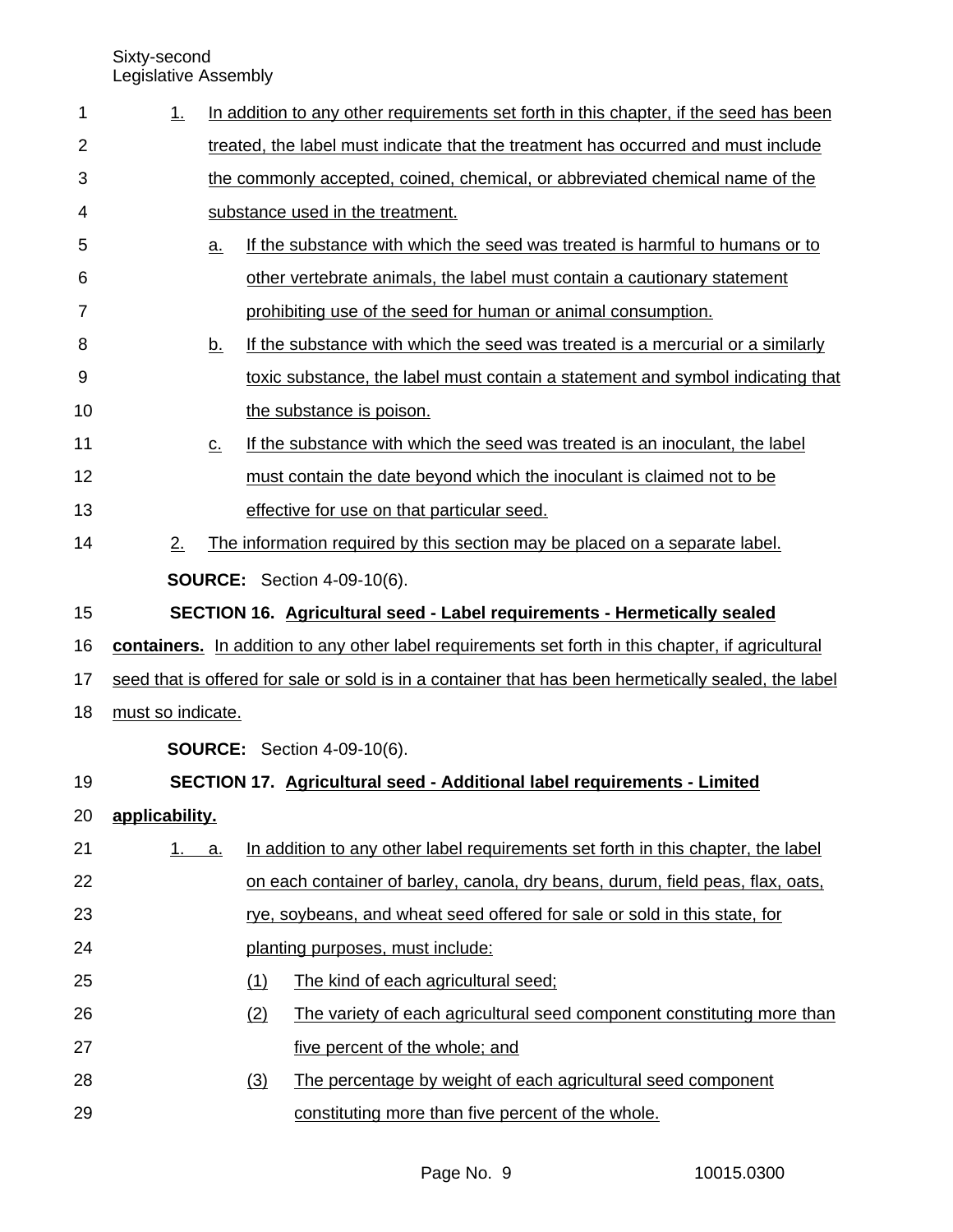Sixty-second

Legislative Assembly

| 1              |                                                                          | <u>b.</u>                                                                         | Paragraphs 2 and 3 of subdivision a are not applicable to agricultural seed              |  |  |
|----------------|--------------------------------------------------------------------------|-----------------------------------------------------------------------------------|------------------------------------------------------------------------------------------|--|--|
| $\overline{2}$ |                                                                          |                                                                                   | labeled as being for vegetative cover only.                                              |  |  |
| 3              | 2.                                                                       |                                                                                   | In addition to any other requirements set forth in this chapter, the label on each       |  |  |
| 4              |                                                                          | container of agricultural seed other than barley, canola, dry beans, durum, field |                                                                                          |  |  |
| 5              |                                                                          |                                                                                   | peas, flax, oats, rye, soybeans, and wheat seed, offered for sale in this state for      |  |  |
| 6              |                                                                          |                                                                                   | planting purposes:                                                                       |  |  |
| 7              |                                                                          | a.                                                                                | Must include the kind of each agricultural seed;                                         |  |  |
| 8              |                                                                          | <u>b.</u>                                                                         | May include the variety of each agricultural seed component constituting more            |  |  |
| 9              |                                                                          |                                                                                   | than five percent of the whole; and                                                      |  |  |
| 10             |                                                                          | $\underline{C}$ .                                                                 | Must include the percentage by weight of each agricultural seed component                |  |  |
| 11             |                                                                          |                                                                                   | constituting more than five percent of the whole.                                        |  |  |
|                |                                                                          |                                                                                   | <b>SOURCE:</b> Section 4-09-10(2) and (4).                                               |  |  |
| 12             |                                                                          |                                                                                   | <b>SECTION 18. Selling of seed by brand - Requirements.</b> The seed of barley, canola,  |  |  |
| 13             |                                                                          |                                                                                   | dry beans, durum, field peas, flax, oats, rye, soybeans, and wheat may be sold by brand, |  |  |
| 14             | provided the true variety name or number is clearly stated on the label. |                                                                                   |                                                                                          |  |  |
|                |                                                                          |                                                                                   | <b>SOURCE:</b> Section 4-09-10(2).                                                       |  |  |
| 15             |                                                                          |                                                                                   | SECTION 19. Canola seed - Additional label requirements. In addition to any other        |  |  |
| 16             |                                                                          |                                                                                   | requirements set forth in this chapter, if the agricultural seed is canola:              |  |  |
| 17             | 1.                                                                       |                                                                                   | The seed must:                                                                           |  |  |
| 18             |                                                                          | <u>a.</u>                                                                         | Have been certified by the seed commissioner as meeting the standards of                 |  |  |
| 19             |                                                                          |                                                                                   | this state; or                                                                           |  |  |
| 20             |                                                                          | <u>b.</u>                                                                         | Have been certified by the appropriate agency of another state or country                |  |  |
| 21             |                                                                          |                                                                                   | having canola certification standards that are determined by the seed                    |  |  |
| 22             |                                                                          |                                                                                   | commissioner to meet or exceed the standards of this state; and                          |  |  |
| 23             | 2.                                                                       |                                                                                   | The label must indicate that the requirements of subsection 1 have been met.             |  |  |
|                |                                                                          |                                                                                   | <b>SOURCE:</b> Section 4-09-10(3).                                                       |  |  |

**NOTE:** Current law states that "[i]n seed of canola, the label must contain a statement that the seed is certified by the commissioner as meeting the standards of this chapter or certified by another state or province having certification standards for canola which meet or exceed standards adopted by this chapter." This has been reworked to provide that the seed must be certified and that the label must indicate that the certification requirements have been met.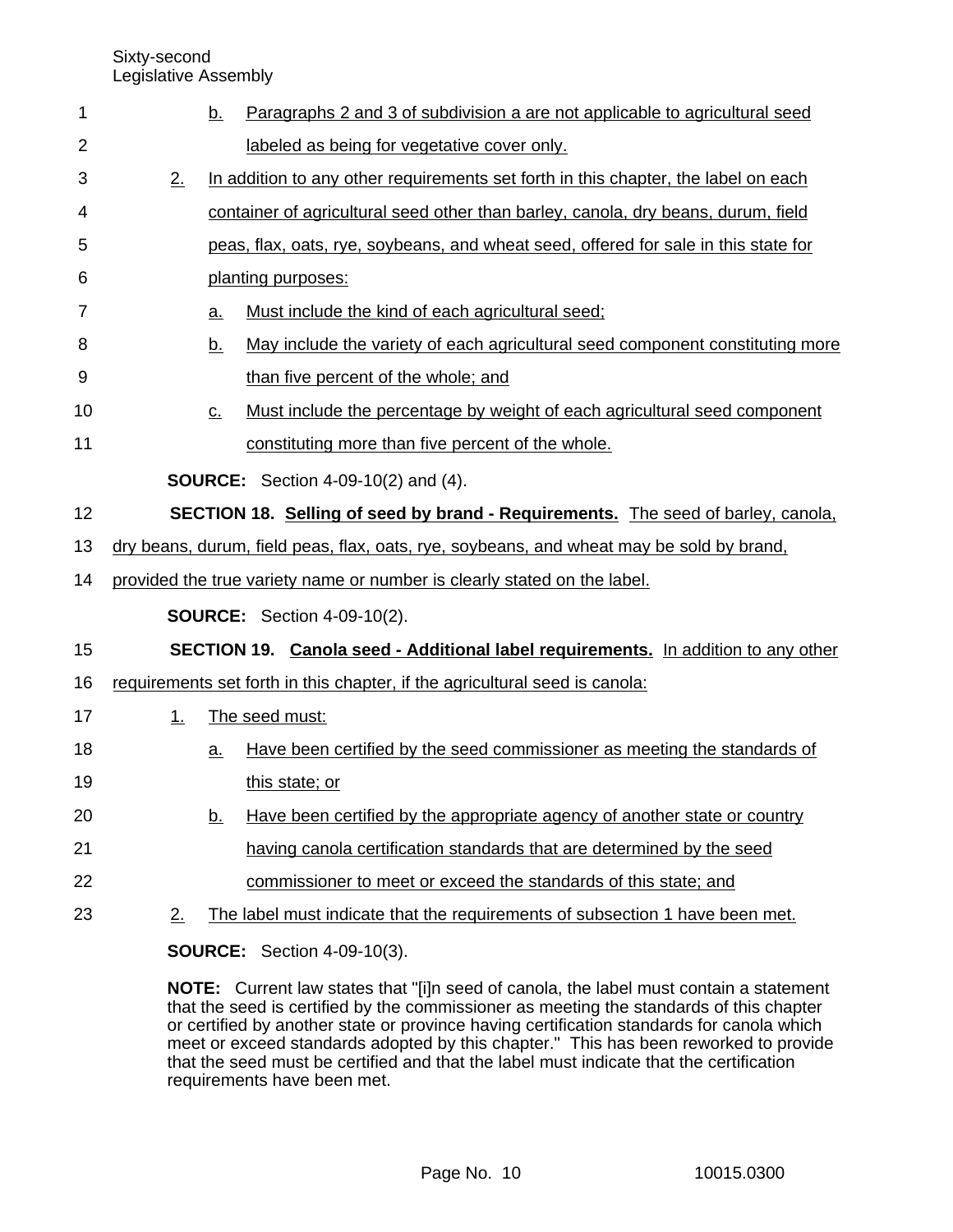## **SECTION 20. Agricultural seed components - Label requirements - Mixture or** 1

- **blend Designation.** If more than ten percent of the whole consists of an aggregate of 2
- agricultural seed components, each present in an amount not exceeding five percent of the 3
- whole, the label must include each component in excess of one percent of the whole named 4
- together with the percentage by weight of each. Each component must be listed in the order of 5
- its predominance. If more than one component is named, the word "mixture" or "blend" must 6
- be stated appropriately with the name of the mixture or blend. 7

**SOURCE:** Section 4-09-10(5).

**NOTE:** Section 4-09-10(5) appears to require the designation of a mixture or a blend that is inconsistent with the definitions of those two terms. At the recommendation of Seed Department personnel, the respective definitions have been broadened to include the requirements of this section.

### **SECTION 21. Agricultural seed - Sale of small quantities - Container labeling** 8

- **requirements.** If agricultural seed is sold in quantities of five pounds [2.26796 kilograms] or 9
- less, the container into which the seed is placed is exempt from the labeling requirements of 10
- this chapter provided: 11
- 1. The container from which the seed is taken is in compliance with the labeling 12
- requirements of this chapter; and 13
- 2. The seed is removed from the container referenced in subsection 1 and weighed, 14
- in the presence of the purchaser. 15

# **SOURCE:** New section.

**NOTE:** Section 4-09-11(5) provides that the "labeling requirements for vegetable seed in containers of more than one pound [.45 kilogram] are deemed to have been met if the seed is weighed from a properly labeled container in the presence of the purchaser." The committee determined that this provision should be kept and extended to "agricultural seed," in part to accommodate sales of grass seed. Seed Department personnel recommended that the referenced quantity be extended from one pound to five pounds.

## **SECTION 22. Labeling requirements - Vegetable seed.** 16

- 1. Each container of vegetable seed offered for sale or sold in this state, for planting 17
- purposes, must be labeled. 18
- 2. The label must be plainly printed in English and placed conspicuously on or 19
- attached to the container. 20

**SOURCE:** Section 5-09-11(1).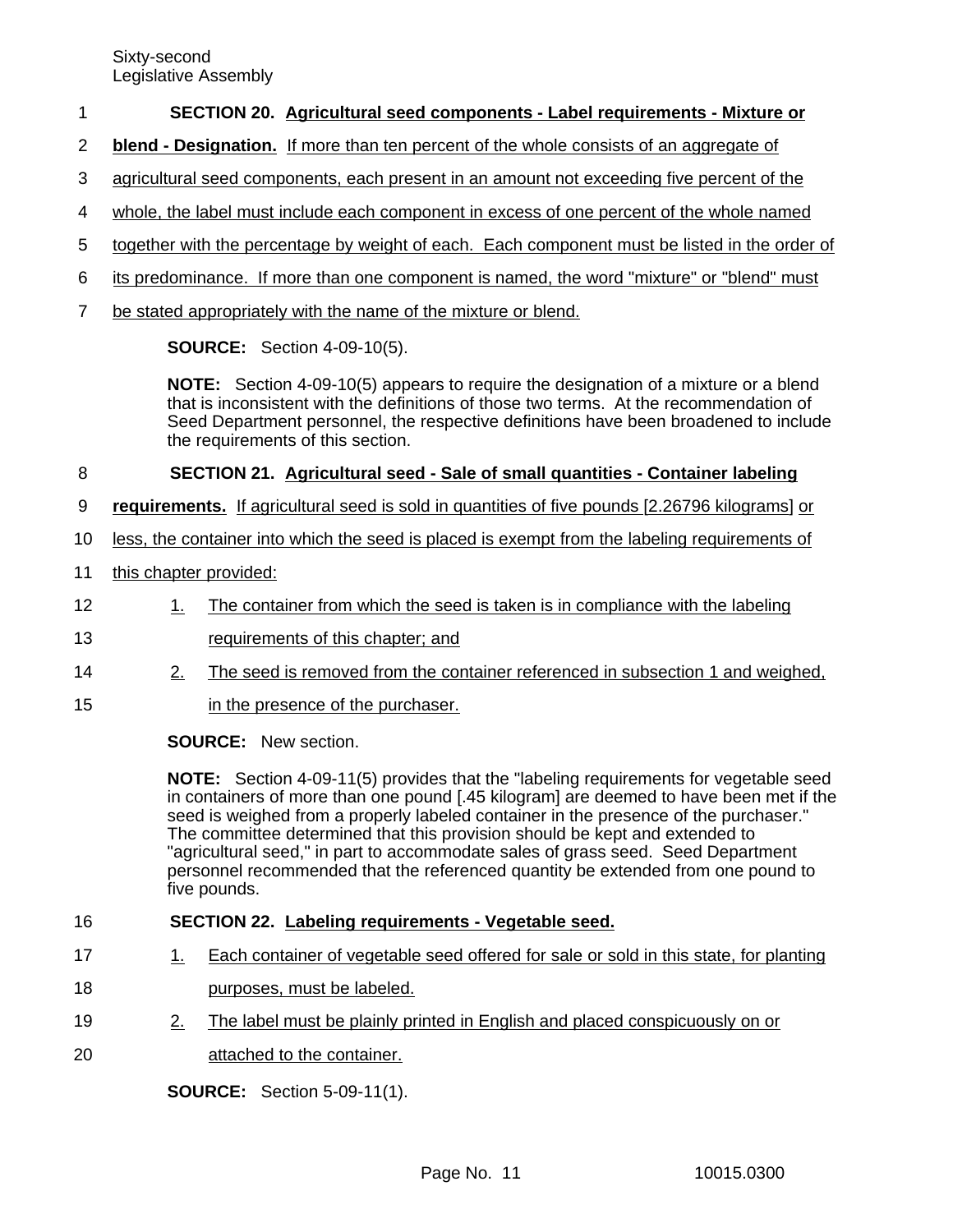| 1  | <b>SECTION 23. Vegetable seed - Label - Content.</b> The label for vegetable seed              |  |  |  |  |  |  |
|----|------------------------------------------------------------------------------------------------|--|--|--|--|--|--|
| 2  | packed in units of one pound or less and the label for vegetable seed on prepared mats, tapes, |  |  |  |  |  |  |
| 3  | or in preplanted containers must include:                                                      |  |  |  |  |  |  |
| 4  | The kind and variety of seed;<br><u>1.</u>                                                     |  |  |  |  |  |  |
| 5  | The lot number or other lot identification;<br>2.                                              |  |  |  |  |  |  |
| 6  | The full name and address of the labeler;<br>$\underline{3}$ .                                 |  |  |  |  |  |  |
| 7  | The month and year in which the germination test was completed; and<br><u>4.</u>               |  |  |  |  |  |  |
| 8  | 5.<br>The percentage of germination; or<br>a.                                                  |  |  |  |  |  |  |
| 9  | The date by which the seed must be sold, as established in section 40 of this<br><u>b.</u>     |  |  |  |  |  |  |
| 10 | <u>Act.</u>                                                                                    |  |  |  |  |  |  |
|    | <b>SOURCE:</b> Section 4-09-11.                                                                |  |  |  |  |  |  |
| 11 | SECTION 24. Vegetable seed - Additional label requirements. If the germination                 |  |  |  |  |  |  |
| 12 | test referenced in section 23 of this Act results in a finding that the seed does not meet the |  |  |  |  |  |  |
| 13 | standards for germination, as established by the commissioner, the label must include:         |  |  |  |  |  |  |
| 14 | The percentage of germination, exclusive of hard seed;<br>1.                                   |  |  |  |  |  |  |
| 15 | The percentage of hard seed, if present; and<br>2.                                             |  |  |  |  |  |  |
| 16 | 3.<br>The words "below standard" in at least eight-point type.                                 |  |  |  |  |  |  |
|    | <b>SOURCE:</b> Section 4-09-11(2)(c).                                                          |  |  |  |  |  |  |
| 17 | <b>SECTION 25. Vegetable seed - Quantity - Label requirement.</b> If the vegetable             |  |  |  |  |  |  |
| 18 | seeds are on a mat, on tape, or in some other germination medium, and the quantity of seed     |  |  |  |  |  |  |
| 19 | cannot be readily determined, the label must include the minimum number of seeds per           |  |  |  |  |  |  |
| 20 | definable unit.                                                                                |  |  |  |  |  |  |
|    | <b>SOURCE:</b> Section 4-09-11(2)(f).                                                          |  |  |  |  |  |  |
| 21 | SECTION 26. Vegetable seed - Larger units - Label requirement - Exception.                     |  |  |  |  |  |  |
| 22 | The label for any vegetable seed other than that referenced in section 23 of this<br>1.        |  |  |  |  |  |  |
| 23 | Act must include:                                                                              |  |  |  |  |  |  |
| 24 | The lot number or other lot identification;<br><u>a.</u>                                       |  |  |  |  |  |  |
| 25 | The kind and variety of vegetable seed present in excess of five percent<br>(1)<br>b.          |  |  |  |  |  |  |
| 26 | by weight;                                                                                     |  |  |  |  |  |  |
| 27 | The percentage by weight of each seed referenced in paragraph 1, in<br>(2)                     |  |  |  |  |  |  |
| 28 | order of its predominance;                                                                     |  |  |  |  |  |  |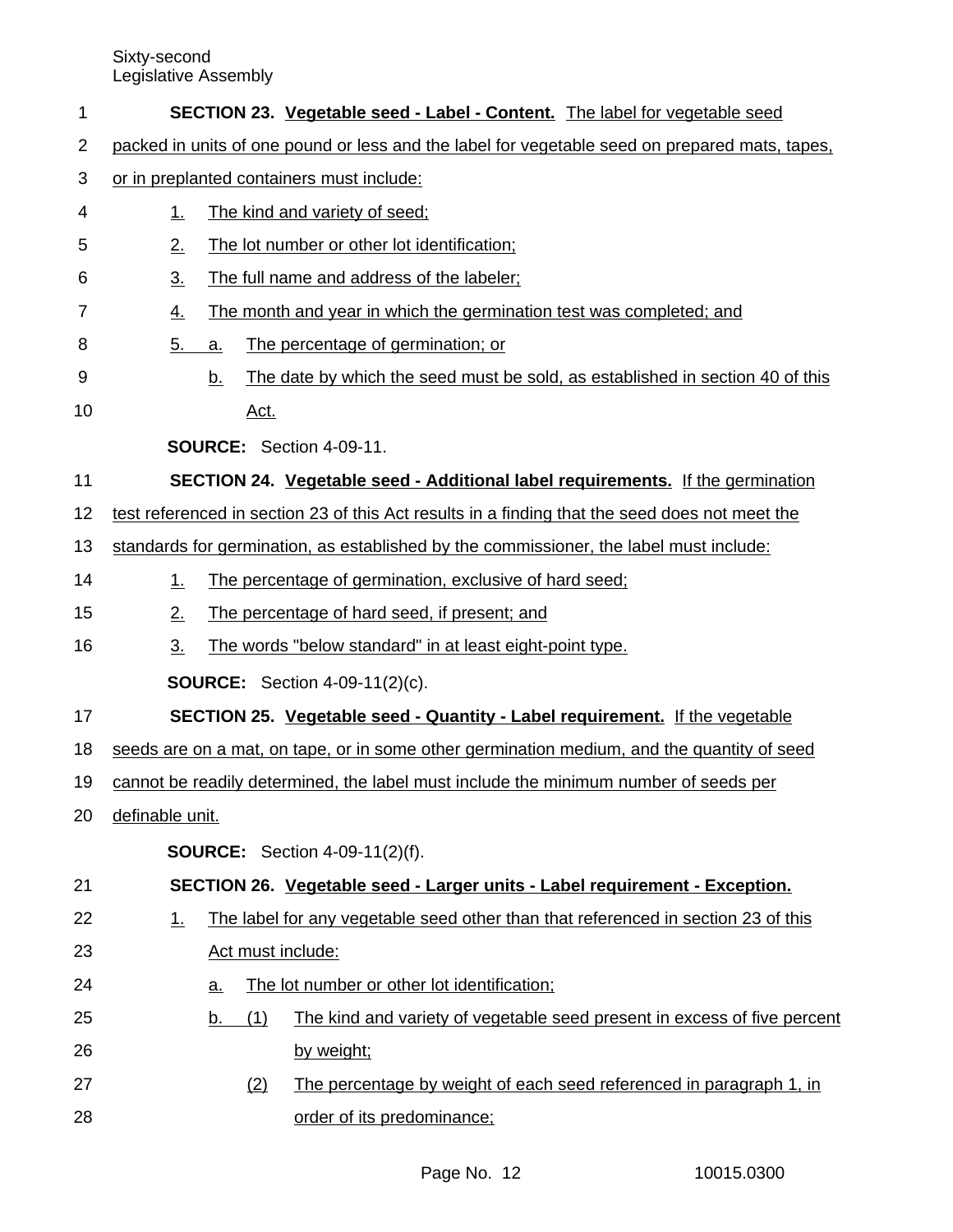| 1  |                   |             | (3)                                                                           | The percentage of germination for each seed referenced in                                                                                                                            |  |  |  |
|----|-------------------|-------------|-------------------------------------------------------------------------------|--------------------------------------------------------------------------------------------------------------------------------------------------------------------------------------|--|--|--|
| 2  |                   |             |                                                                               | paragraph 1, exclusive of hard seed;                                                                                                                                                 |  |  |  |
| 3  |                   |             | $\left( 4\right)$                                                             | The percentage of hard seed, if present; and                                                                                                                                         |  |  |  |
| 4  |                   |             | (5)                                                                           | The month and year that the percentages were determined; and                                                                                                                         |  |  |  |
| 5  |                   | c.          |                                                                               | The full name and address of that labeler.                                                                                                                                           |  |  |  |
| 6  | 2.                |             |                                                                               | If vegetable seed is sold in quantities of five pounds [2.26796 kilograms] or less,                                                                                                  |  |  |  |
| 7  |                   |             |                                                                               | the container into which the seed is placed is exempt from the labeling                                                                                                              |  |  |  |
| 8  |                   |             |                                                                               | requirements of this chapter provided:                                                                                                                                               |  |  |  |
| 9  |                   | a.          |                                                                               | The container from which the seed is taken is in compliance with the labeling                                                                                                        |  |  |  |
| 10 |                   |             |                                                                               | requirements of this chapter; and                                                                                                                                                    |  |  |  |
| 11 |                   | b.          |                                                                               | The seed is removed from the container referenced in subsection 1 and                                                                                                                |  |  |  |
| 12 |                   |             |                                                                               | weighed, in the presence of the purchaser.                                                                                                                                           |  |  |  |
|    |                   |             |                                                                               | <b>SOURCE:</b> Section 4-09-11(3) and (5).                                                                                                                                           |  |  |  |
|    |                   | quantities. |                                                                               | <b>NOTE:</b> Subsection 2 references the sale of vegetable seed in five-pound quantities to<br>parallel the provisions governing agricultural seed. Current law references one-pound |  |  |  |
| 13 |                   |             |                                                                               | SECTION 27. Treated vegetable seed - Additional requirements.                                                                                                                        |  |  |  |
| 14 | 1.                |             |                                                                               | In addition to any other requirements set forth in this chapter, if the vegetable seed                                                                                               |  |  |  |
| 15 |                   |             |                                                                               | has been treated, the label must indicate that the treatment has occurred and must                                                                                                   |  |  |  |
| 16 |                   |             | include the commonly accepted, coined, chemical, or abbreviated chemical name |                                                                                                                                                                                      |  |  |  |
| 17 |                   |             | of any substance used in the treatment.                                       |                                                                                                                                                                                      |  |  |  |
| 18 | 2.                |             |                                                                               | If the substance with which the seed was treated is harmful to humans or to other                                                                                                    |  |  |  |
| 19 |                   |             |                                                                               | vertebrate animals, the label must contain a cautionary statement prohibiting use of                                                                                                 |  |  |  |
| 20 |                   |             |                                                                               | the seed for human or animal consumption.                                                                                                                                            |  |  |  |
| 21 | $\underline{3}$ . |             |                                                                               | If the substance with which the seed was treated is a mercurial or a similarly toxic                                                                                                 |  |  |  |
| 22 |                   |             |                                                                               | substance, the label must contain a statement and symbol indicating that the                                                                                                         |  |  |  |
| 23 |                   |             |                                                                               | substance is poison.                                                                                                                                                                 |  |  |  |
| 24 | <u>4.</u>         |             |                                                                               | If the substance with which the seed was treated is an inoculant, the label must                                                                                                     |  |  |  |
| 25 |                   |             |                                                                               | contain the date beyond which the inoculant is claimed not to be effective on that                                                                                                   |  |  |  |
| 26 |                   |             | particular seed.                                                              |                                                                                                                                                                                      |  |  |  |
| 27 | 5.                |             |                                                                               | The information required by this section may be placed on a separate label.                                                                                                          |  |  |  |
|    |                   |             |                                                                               | <b>SOURCE:</b> Section 4-09-11(4).                                                                                                                                                   |  |  |  |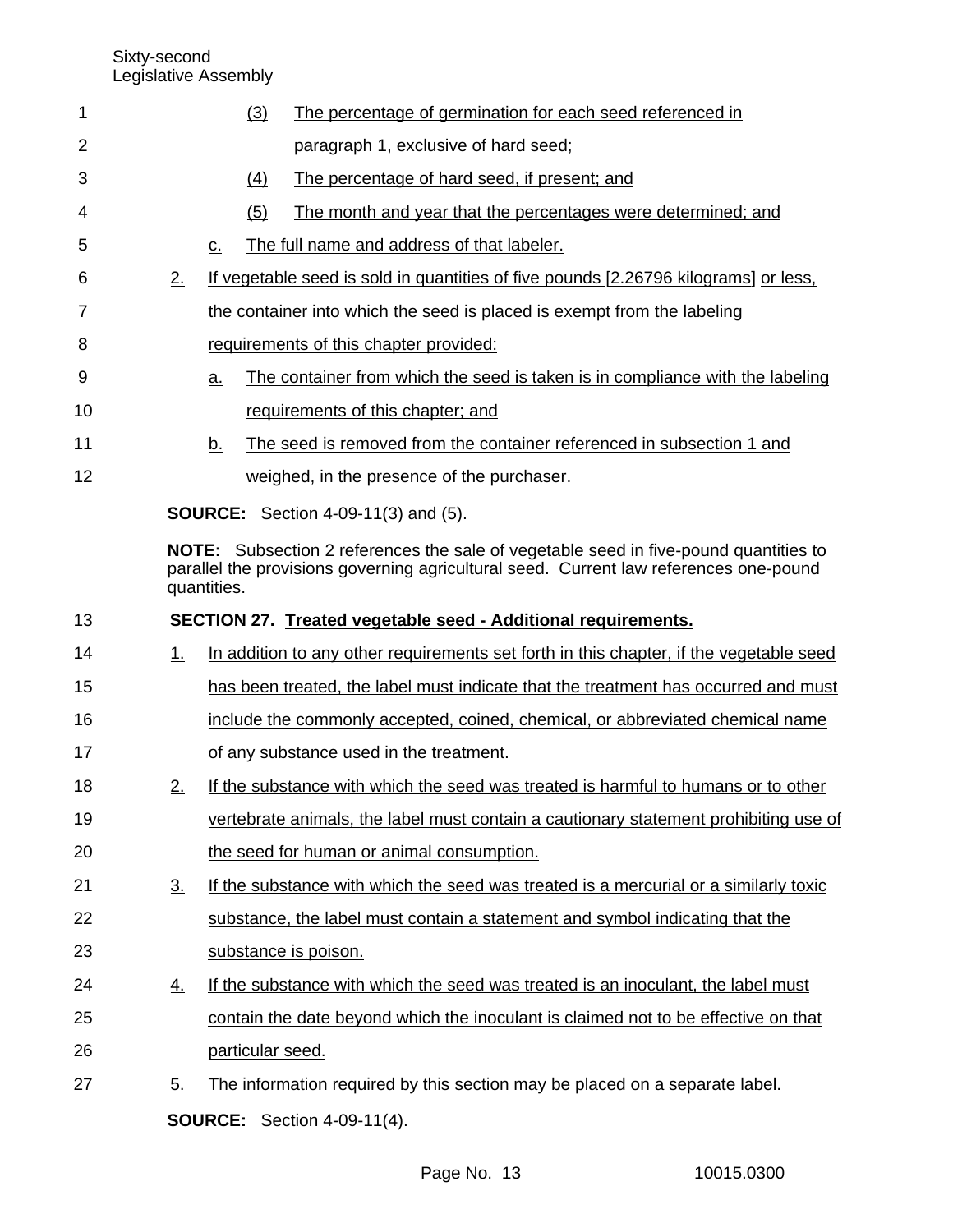| 1  |                                                                                                      | SECTION 28. Vegetable seed - Label requirements - Hermetically sealed                |  |  |  |
|----|------------------------------------------------------------------------------------------------------|--------------------------------------------------------------------------------------|--|--|--|
| 2  | containers. In addition to any other label requirements set forth in this chapter, if vegetable      |                                                                                      |  |  |  |
| 3  | seed that is offered for sale or sold is in a container that has been hermetically sealed, the label |                                                                                      |  |  |  |
| 4  | must so indicate.                                                                                    |                                                                                      |  |  |  |
|    |                                                                                                      | <b>SOURCE:</b> Section 4-09-11(6).                                                   |  |  |  |
| 5  |                                                                                                      | SECTION 29. Flower seed - Label - Content.                                           |  |  |  |
| 6  | 1.                                                                                                   | Each container of flower seed offered for sale or sold in this state, for planting   |  |  |  |
| 7  |                                                                                                      | purposes, must be labeled.                                                           |  |  |  |
| 8  | 2.                                                                                                   | The label must be plainly printed in English and conspicuously placed on or          |  |  |  |
| 9  |                                                                                                      | attached to the container.                                                           |  |  |  |
|    |                                                                                                      | <b>SOURCE:</b> Section 4-09-11.1(1).                                                 |  |  |  |
| 10 |                                                                                                      | SECTION 30. Flower seed - Label content.                                             |  |  |  |
| 11 | 1.                                                                                                   | The label for flower seed must include:                                              |  |  |  |
| 12 |                                                                                                      | (1)<br>The kind and variety; or<br>а.                                                |  |  |  |
| 13 |                                                                                                      | The information required by rule with respect to type and performance<br>(2)         |  |  |  |
| 14 |                                                                                                      | characteristics;                                                                     |  |  |  |
| 15 |                                                                                                      | (1)<br>The month and year in which the seed was tested; or<br><u>b.</u>              |  |  |  |
| 16 |                                                                                                      | (2)<br>The year for which the seed was packaged; and                                 |  |  |  |
| 17 |                                                                                                      | The full name and address of the labeler.<br>c.                                      |  |  |  |
| 18 | 2.                                                                                                   | If the flower seed is packed in units of more than one pound, the label must also    |  |  |  |
| 19 |                                                                                                      | include the lot number or other lot identification, unless the flower seed is on     |  |  |  |
| 20 |                                                                                                      | prepared mats, on tapes, or in preplanted containers.                                |  |  |  |
| 21 | 3 <sub>1</sub>                                                                                       | If the flower seed is of a kind for which standard testing procedures are prescribed |  |  |  |
| 22 |                                                                                                      | by the association of official seed analysts, the label must also include:           |  |  |  |
| 23 |                                                                                                      | The percentage of germination exclusive of hard seed; and<br><u>a.</u>               |  |  |  |
| 24 |                                                                                                      | The percentage of hard seed, if present.<br><u>b.</u>                                |  |  |  |
| 25 | $\overline{4}$ .                                                                                     | If the flower seed is of a kind for which standard testing procedures are prescribed |  |  |  |
| 26 |                                                                                                      | by the association of official seed analysts and if the seed does not meet the       |  |  |  |
| 27 |                                                                                                      | standard for germination required by rule, the label must also include the           |  |  |  |
| 28 | percentage of germination exclusive of hard seeds and the words "below standard"                     |                                                                                      |  |  |  |
| 29 | in at least eight-point type.                                                                        |                                                                                      |  |  |  |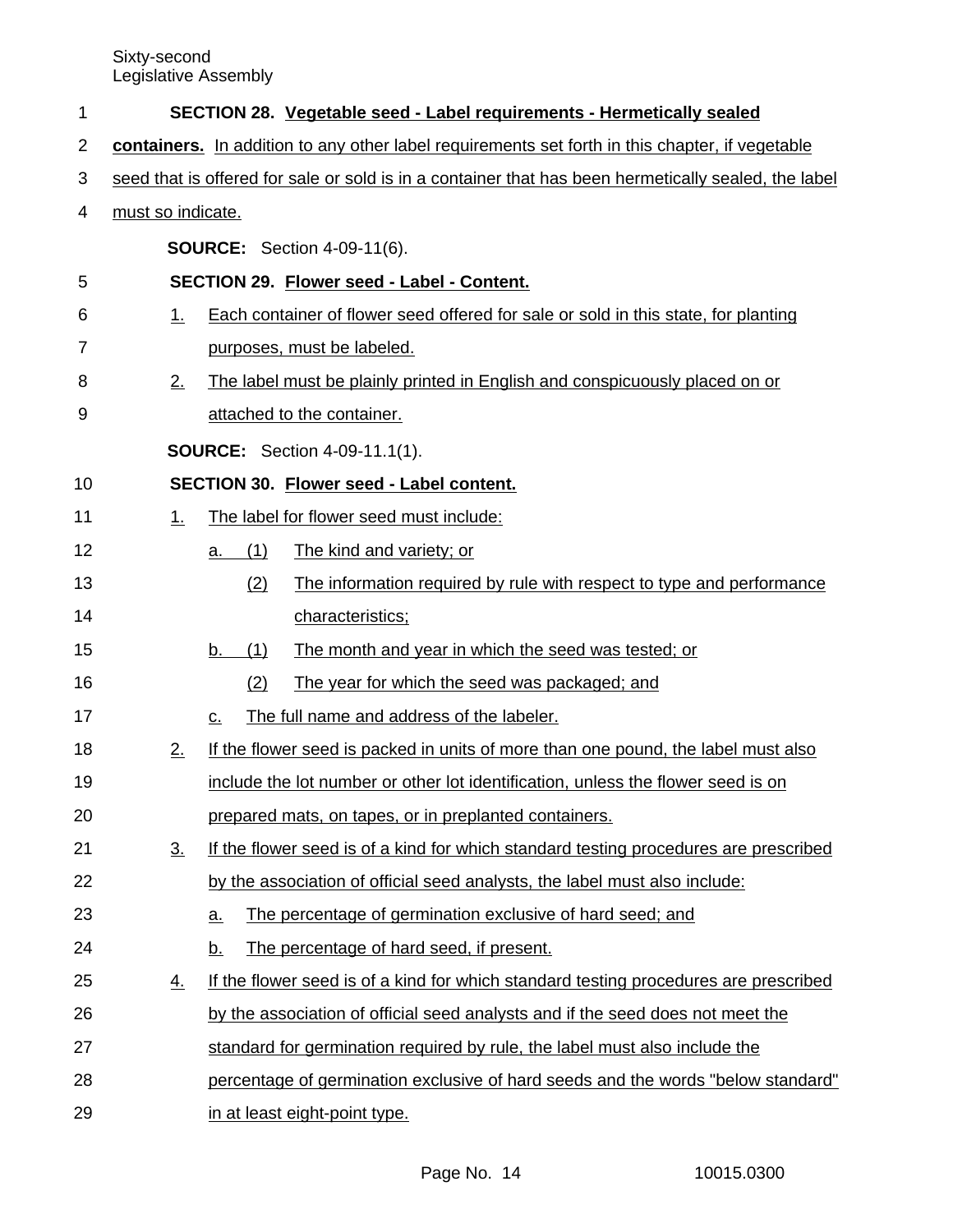| <b>SOURCE:</b> Section 4-09-11.1(3) and (4). |
|----------------------------------------------|
|                                              |

| 1  |                                                                                            |                   | SECTION 31. Flower seed - Quantity - Label requirement. If the flower seeds are                                                                                                                |  |
|----|--------------------------------------------------------------------------------------------|-------------------|------------------------------------------------------------------------------------------------------------------------------------------------------------------------------------------------|--|
| 2  | on a mat, on tape, or in some other germination medium and the quantity of seed cannot be  |                   |                                                                                                                                                                                                |  |
| 3  | readily determined, the label must include the minimum number of seeds per definable unit. |                   |                                                                                                                                                                                                |  |
|    |                                                                                            |                   | <b>SOURCE:</b> Section 4-09-11.1(3)(c).                                                                                                                                                        |  |
| 4  |                                                                                            |                   | SECTION 32. Treated flower seed - Additional requirements.                                                                                                                                     |  |
| 5  | 1.                                                                                         |                   | In addition to any other requirements set forth in this chapter, if the flower seed has                                                                                                        |  |
| 6  |                                                                                            |                   | been treated, the label must indicate that the treatment has occurred and must                                                                                                                 |  |
| 7  |                                                                                            |                   | include the commonly accepted, coined, chemical, or abbreviated chemical name                                                                                                                  |  |
| 8  |                                                                                            |                   | of the substance used in the treatment.                                                                                                                                                        |  |
| 9  |                                                                                            | $\underline{a}$ . | If the substance with which the flower seed was treated is harmful to humans                                                                                                                   |  |
| 10 |                                                                                            |                   | or to other vertebrate animals, the label must contain a cautionary statement                                                                                                                  |  |
| 11 |                                                                                            |                   | prohibiting use of the seed for human or animal consumption.                                                                                                                                   |  |
| 12 |                                                                                            | <u>b.</u>         | If the substance with which the seed was treated is a mercurial or a similarly                                                                                                                 |  |
| 13 |                                                                                            |                   | toxic substance, the label must contain a statement and symbol indicating that                                                                                                                 |  |
| 14 |                                                                                            |                   | the substance is poison.                                                                                                                                                                       |  |
| 15 |                                                                                            | $\underline{C}$ . | If the substance with which the seed was treated is an inoculant, the label                                                                                                                    |  |
| 16 |                                                                                            |                   | must contain the date beyond which the inoculant is claimed not to be                                                                                                                          |  |
| 17 |                                                                                            |                   | effective on that particular seed.                                                                                                                                                             |  |
| 18 | 2.                                                                                         |                   | The information required by this section may be placed on a separate label. 1                                                                                                                  |  |
|    |                                                                                            |                   | <b>SOURCE:</b> Section 4-09-11.1(2).                                                                                                                                                           |  |
|    | <b>NOTE:</b>                                                                               |                   | Similar label information when required with respect to agricultural and vegetable<br>seeds may be contained on a separate label. Subsection 2 extends the concept to<br>flower seeds as well. |  |
| 19 |                                                                                            |                   | SECTION 33. Labeling requirements for tree seed and shrub seed.                                                                                                                                |  |
| 20 | 1.                                                                                         | a.                | Each container of tree seed or shrub seed offered for sale or sold in this state,                                                                                                              |  |
| 21 |                                                                                            |                   | for planting purposes, must be labeled.                                                                                                                                                        |  |
| 22 |                                                                                            | <u>b.</u>         | The label must be plainly printed in English and conspicuously placed on or                                                                                                                    |  |
| 23 |                                                                                            |                   | attached to the container.                                                                                                                                                                     |  |
| 24 | 2.                                                                                         |                   | If seed is supplied in fulfillment of a contract for the collection and gathering of the                                                                                                       |  |
| 25 |                                                                                            |                   | seed, the label requirements of this section may be met by an analysis tag                                                                                                                     |  |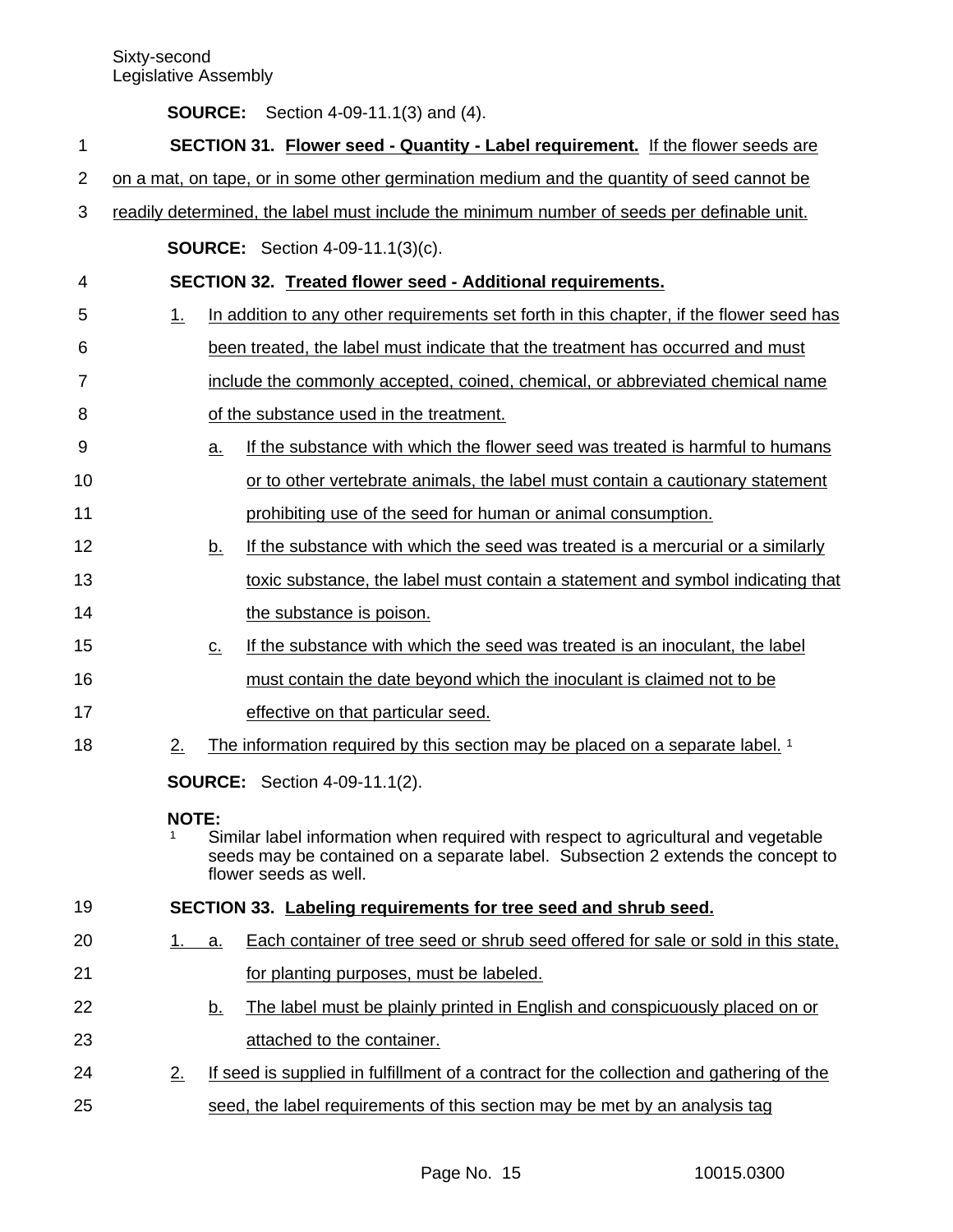4

- attached to the invoice if each container is clearly identified by a lot number 1
- stenciled on the container or if the seed is in bulk. 2
- 3. If the seed is offered for sale or sold in bulk, the label must be provided to the 3
	- purchaser at or before the time of delivery.

**SOURCE:** Section 4-09-11.2(1).

**NOTE:** Section 4-09-11.2(1) provides that the "labeling of seed supplied under a contractual agreement may be by invoice accompanying the shipment or by an analysis tag attached to the invoice if each container is clearly identified by a lot number stenciled on the container or if the seed is in bulk." Seed Department personnel indicated that an invoice does not contain sufficient labeling information and suggested that the option be removed.

# **SECTION 34. Tree seed and shrub seed - Label - Content.** A label required by this 5

- section must include: 6
- 1. The common name of the tree or shrub species and if appropriate, the name of the subspecies; 7 8
- 2. The scientific name of the genus, the species, and if appropriate, the name of the 9
- subspecies; 10
- 3. The lot number or other lot identification; 11
- 4. The elevation at which or the upper and lower elevations within which the seed 12
- was collected; 13
- 5. The percentage of pure seed by weight; and 14
- 6. The full name and address of the labeler. 15

**SOURCE:** Section 4-09-11.2(2).

- **SECTION 35. Statement of origin.** In addition to any other label requirements set 16
- forth in section 34 of this Act, the label of tree seed or shrub seed must identify the location of 17
- the indigenous stand by: 18
- 1. Latitude and longitude; or 19
- 2. County or township. 20

**SOURCE:** Section 4-09-11.2(2)(e).

**NOTE:** Current law provides that the label must contain "[t]he origin for seed collected from a predominately indigenous stand as identified by the area the trees are growing and collected given by latitude and longitude, geographic description, or political subdivision and for seed collected from other than a predominantly indigenous stand as identified by the place from which the seeds or plants were originally introduced or state origin not indigenous." The State Forester indicated that these concepts could be combined. He also indicated that the references to a "geographic description" and to a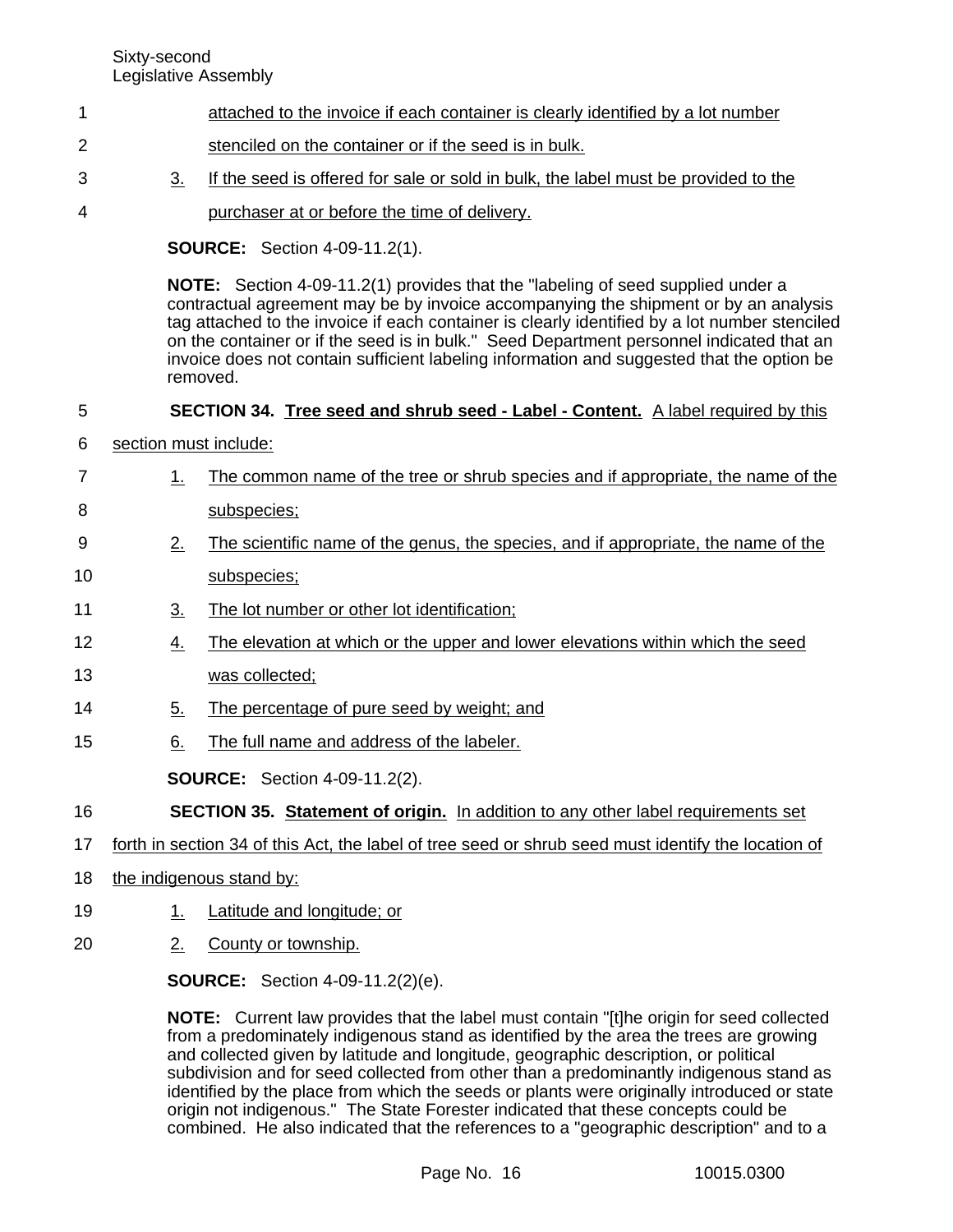"political subdivision" needed to be clarified. He suggested requiring a reference to a county or a township because those are easily identifiable.

| 1              |                   | SECTION 36. Percentage of germination - Label requirements.                          |  |  |
|----------------|-------------------|--------------------------------------------------------------------------------------|--|--|
| $\overline{2}$ | 1.                | If the tree seed or shrub seed belongs to a species for which standard germination   |  |  |
| 3              |                   | testing procedures are prescribed by the association of official seed analysts, the  |  |  |
| 4              |                   | label must include:                                                                  |  |  |
| 5              |                   | (1)<br>The percentage of germination, exclusive of hard seed;<br>a.                  |  |  |
| 6              |                   | (2)<br>The percentage of hard seed; and                                              |  |  |
| 7              |                   | (3)<br>The month and year in which the percentage of germination was                 |  |  |
| 8              |                   | determined; or                                                                       |  |  |
| 9              |                   | A statement indicating that the test to determine the percentage of<br><u>b.</u>     |  |  |
| 10             |                   | germination is not yet completed and that the results will be supplied upon          |  |  |
| 11             |                   | request.                                                                             |  |  |
| 12             | 2.                | If the tree or shrub seed belongs to a species for which standard germination        |  |  |
| 13             |                   | testing procedures are prescribed, the label must include the year in which the      |  |  |
| 14             |                   | seed was collected.                                                                  |  |  |
|                |                   | <b>SOURCE:</b> Section 4-09-11.2(2)(h).                                              |  |  |
| 15             |                   | SECTION 37. Tree and shrub seed - Label requirements - Treated seed.                 |  |  |
| 16             | 1.                | In addition to any other requirements set forth in this chapter, if the tree seed or |  |  |
| 17             |                   | shrub seed has been treated, the label must indicate that the treatment has          |  |  |
| 18             |                   | occurred and must include the commonly accepted, coined, chemical, or                |  |  |
| 19             |                   | abbreviated chemical name of any substance used in the treatment.                    |  |  |
| 20             | 2.                | If the substance with which the seed was treated is harmful to humans or to other    |  |  |
| 21             |                   | vertebrate animals, the label must contain a cautionary statement prohibiting use of |  |  |
| 22             |                   | the seed for human or animal consumption.                                            |  |  |
| 23             | $\underline{3}$ . | If the substance with which the seed was treated is a mercurial or a similarly toxic |  |  |
| 24             |                   | substance, the label must contain a statement and symbol indicating that the         |  |  |
| 25             |                   | substance is poison.                                                                 |  |  |
| 26             | <u>4.</u>         | If the substance with which the seed was treated is an inoculant, the label must     |  |  |
| 27             |                   | contain the date beyond which the inoculant is claimed not to be effective for use   |  |  |
| 28             |                   | on that particular seed.                                                             |  |  |
|                |                   |                                                                                      |  |  |

**SOURCE:** Section 4-09-11.2(2).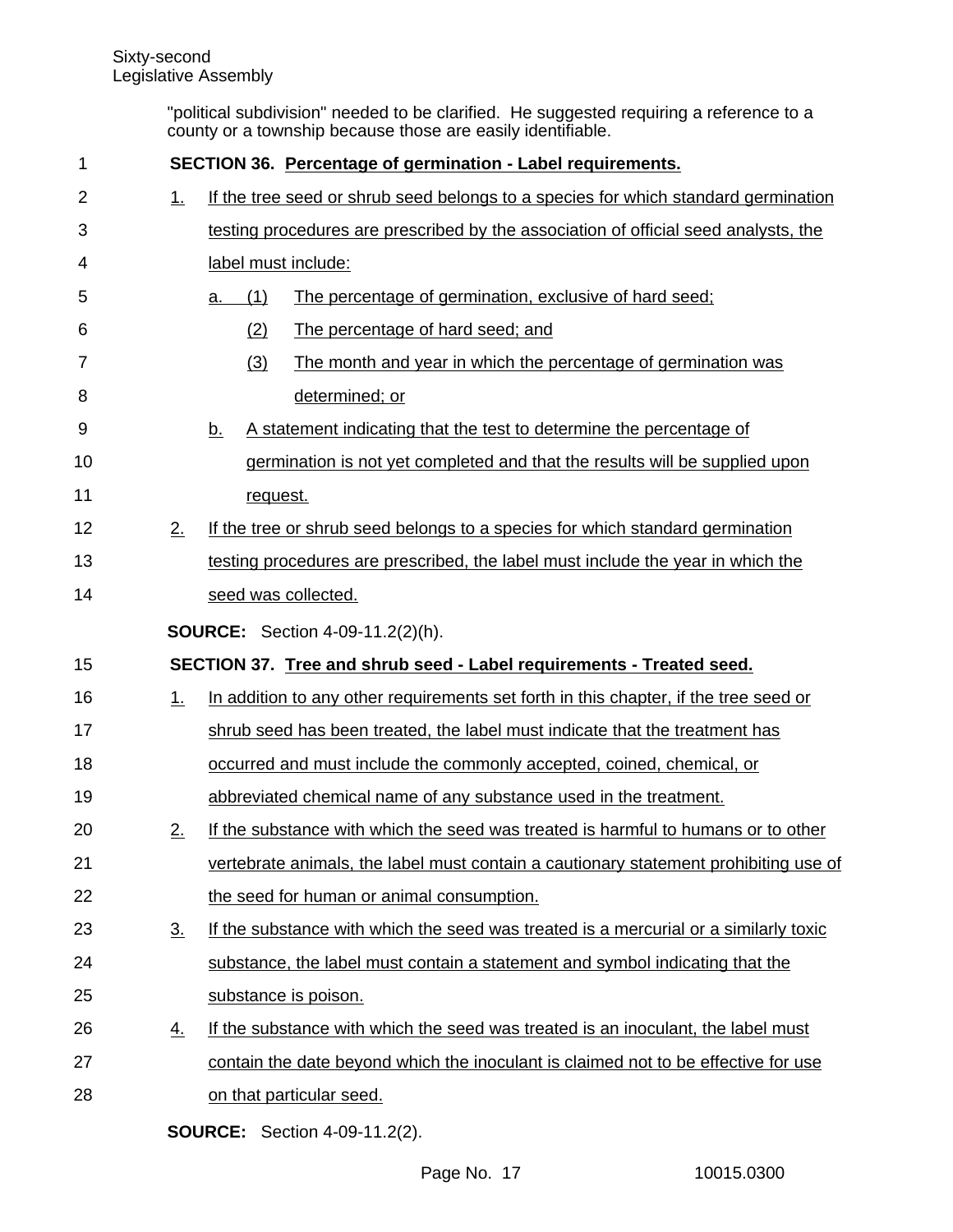| 1  |         |           |     | <b>SECTION 38. Invoice and records.</b>                                                 |
|----|---------|-----------|-----|-----------------------------------------------------------------------------------------|
| 2  | 1.      |           |     | A labeler shall retain a record of each lot of seed handled for three years after final |
| 3  |         |           |     | disposition of the lot.                                                                 |
| 4  | 2.      |           |     | A labeler shall retain a file sample of each lot of seed handled for one year after     |
| 5  |         |           |     | final disposition of the lot.                                                           |
| 6  | 3.      |           |     | A labeler shall make the records and file samples required by this section available    |
| 7  |         |           |     | to the seed commissioner upon request.                                                  |
|    |         |           |     | SOURCE: Section 4-09-12.                                                                |
| 8  |         |           |     | <b>SECTION 39. Tolerances.</b>                                                          |
| 9  | $1_{-}$ |           |     | In order to determine correctness and accuracy in labeling seed as required by this     |
| 10 |         |           |     | chapter, the seed commissioner shall:                                                   |
| 11 |         | <u>a.</u> |     | Apply the tolerances established by the Federal Seed Act of August 9, 1939              |
| 12 |         |           |     | [53 Stat. 1275; 7 U.S.C. 1551 et seq.], as amended through June 30, 2011; or            |
| 13 |         | b.        |     | Establish stricter tolerances by rule.                                                  |
| 14 | 2.      |           |     | Notwithstanding subsection 1, the tolerance for yellow starthistle is zero.             |
|    |         |           |     | <b>SOURCE:</b> Section 4-09-13.                                                         |
| 15 |         |           |     | SECTION 40. Germination test - Period of validity.                                      |
| 16 | 1.      | a.        |     | Except as provided in subsection 4, a person may not offer for sale or sell any         |
| 17 |         |           |     | agricultural seed unless:                                                               |
| 18 |         |           | (1) | The seed has been tested to determine the percentage of germination;                    |
| 19 |         |           |     | and                                                                                     |
| 20 |         |           | (2) | The period of time between the first day of the month following that in                 |
| 21 |         |           |     | which the germination test was completed and the date on which the                      |
| 22 |         |           |     | seed is offered for sale or sold does not exceed nine months.                           |
| 23 |         | <u>b.</u> |     | Subdivision a is not applicable to lawn and turf grasses.                               |
| 24 | 2.      | <u>a.</u> |     | Except as provided in subsection 4, a person may not offer for sale or sell any         |
| 25 |         |           |     | flower, vegetable, grass, or forb seed unless:                                          |
| 26 |         |           | (1) | The seed has been tested to determine the percentage of germination;                    |
| 27 |         |           |     | and                                                                                     |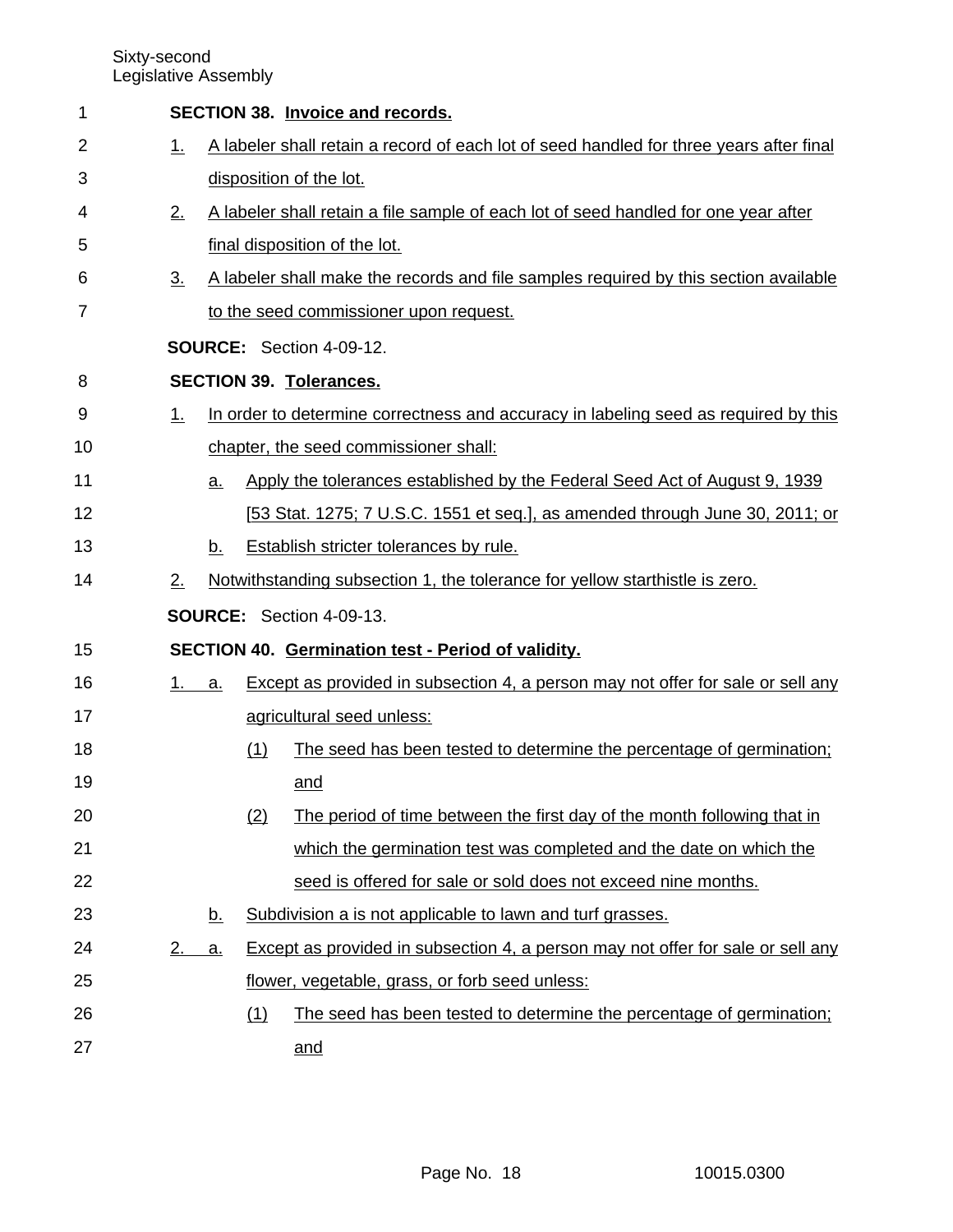| 1  |                                 |                   |           | (2) | The period of time between the first day of the month following that in                                                                        |
|----|---------------------------------|-------------------|-----------|-----|------------------------------------------------------------------------------------------------------------------------------------------------|
| 2  |                                 |                   |           |     | which the germination test was completed and the date on which the                                                                             |
| 3  |                                 |                   |           |     | seed is offered for sale or sold does not exceed twelve months.                                                                                |
| 4  |                                 |                   | b.        |     | Subdivision a is not applicable to lawn and turf grasses.                                                                                      |
| 5  |                                 | 3 <sub>1</sub>    |           |     | Except as provided in subsection 4, a person may not offer for sale or sell any lawn                                                           |
| 6  |                                 |                   |           |     | and turf grass seed, or any blends or mixtures of lawn and turf grass seed unless:                                                             |
| 7  |                                 |                   | a.        |     | The seed has been tested to determine the percentage of germination; and                                                                       |
| 8  |                                 |                   | <u>b.</u> |     | The period of time between the first day of the month following that in which                                                                  |
| 9  |                                 |                   |           |     | the germination test was completed and the date on which the seed is offered                                                                   |
| 10 |                                 |                   |           |     | for sale or sold does not exceed fifteen months.                                                                                               |
| 11 |                                 | $\overline{4}$ .  |           |     | A person may not offer for sale or sell any agricultural, flower, vegetable, tree, or                                                          |
| 12 |                                 |                   |           |     | shrub seed in hermetically sealed packages unless:                                                                                             |
| 13 |                                 |                   | a.        |     | The seed has been tested to determine the percentage of germination; and                                                                       |
| 14 |                                 |                   | b.        |     | The period of time between the first day of the month following that in which                                                                  |
| 15 |                                 |                   |           |     | the germination test was completed and the date on which the seed is offered                                                                   |
| 16 |                                 |                   |           |     | for sale or sold does not exceed thirty-six months.                                                                                            |
|    |                                 |                   |           |     | <b>SOURCE:</b> Section 4-09-14(1)(a) - (d).                                                                                                    |
|    |                                 |                   |           |     | NOTE: Section 4-09-14 is an amalgamation of prohibitions. The rewrite separated<br>those that set specific requirements for germination tests. |
| 17 |                                 |                   |           |     | <b>SECTION 41. Prohibitions on the offering or sale of seed.</b> A person may not offer                                                        |
| 18 | for sale or sell any seed that: |                   |           |     |                                                                                                                                                |
| 19 |                                 | $\overline{1}$ .  |           |     | Is not labeled in accordance with the requirements of this chapter;                                                                            |
| 20 |                                 | 2.                |           |     | Is labeled with information the person knows is false or misleading; 1                                                                         |
| 21 |                                 | $\underline{3}$ . |           |     | Is designated, represented, or advertised as having a variety name other than that                                                             |
| 22 |                                 |                   |           |     | by which the seed was originally known;                                                                                                        |
| 23 |                                 | <u>4.</u>         |           |     | Contains restricted weed seeds in excess of twenty-five seeds per pound [453.59]                                                               |
| 24 |                                 |                   | grams];   |     |                                                                                                                                                |
| 25 |                                 | $\underline{5}$ . |           |     | Exceeds the stated tolerances for noxious weed seeds; or 2                                                                                     |
| 26 |                                 | $\underline{6}$ . |           |     | Contains weed seeds in excess of one percent by weight.                                                                                        |
|    |                                 |                   |           |     | <b>SOURCE:</b> Section 4-09-14(1)(e),(g) - (k).                                                                                                |
|    |                                 |                   |           |     | NOTE: Section 4-09-14 is an amalgamation of prohibitions. The rewrite attempted to                                                             |

separate and reorder the various concepts.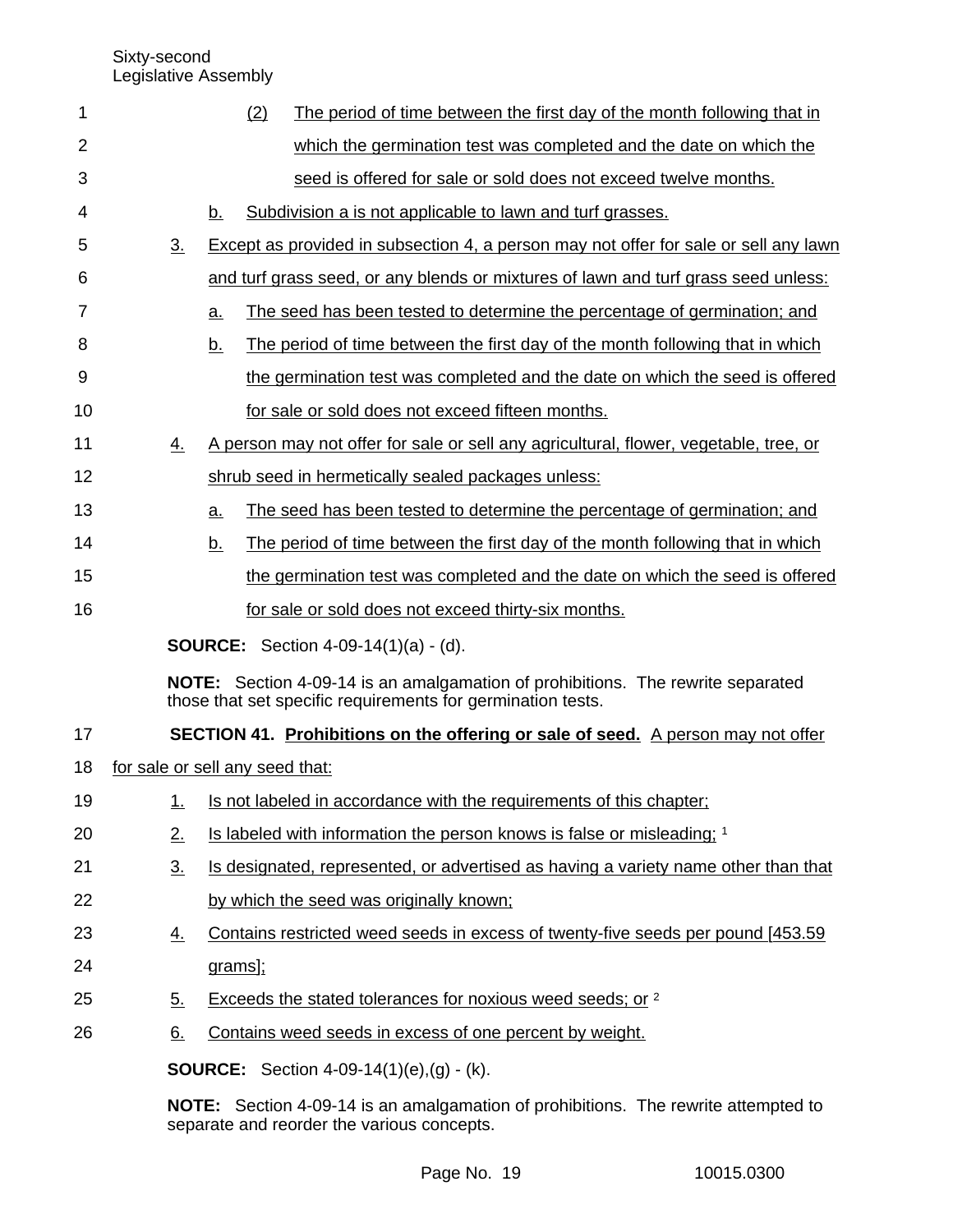- <sup>1</sup> Current law provides that a person may not offer for sale or sell seed that bears a false or misleading label. Seed Department personnel suggested it would be more appropriate to prohibit the sale of seed if a person "knows" that the label is false or misleading.
- <sup>2</sup> Current law provides that a person may not offer for sale or sell seed that contains prohibited weed seeds. The rewrite references tolerances because Section 4-09-13 states:

The tolerances used in determining correctness and accuracy in labeling seed as described in this chapter must be those tolerances used under the Federal Seed Act of August 9, 1939 [53 Stat. 1275; 7 U.S.C. 1551 et seq.], and subsequent amendments as of June 30, 2009, except that the tolerance for yellow starthistle must be zero and the commissioner may, by rule, establish tolerances that are more strict than the Federal Seed Act tolerances.

| 1              |                   | <b>SECTION 42. Prohibited activities.</b> A person may not:                          |
|----------------|-------------------|--------------------------------------------------------------------------------------|
| $\overline{2}$ | 1.                | Detach, alter, deface, or destroy any label provided for in this chapter;            |
| 3              | 2.                | Alter or substitute seed with the intent to defeat the purpose of this chapter;      |
| 4              | $\underline{3}$ . | Engage in false or misleading advertising regarding seeds;                           |
| 5              | $\overline{4}$ .  | Use the name of the seed department or the name of the official laboratory for       |
| 6              |                   | advertising purposes in connection with seed analyzed or tested by the seed          |
| $\overline{7}$ |                   | department or the official laboratory, except in the case of registered or certified |
| 8              |                   | seed;                                                                                |
| 9              | $\underline{5}$ . | Fail to comply with a stop-sale order issued by the seed commissioner;               |
| 10             | 6.                | Use the words "type" or "trace" on a label in connection with the name and           |
| 11             |                   | description of any seed;                                                             |
| 12             | <u>7.</u>         | Disclaim in any manner or form a vendor's responsibility for any label content       |
| 13             |                   | required by law; or                                                                  |
| 14             | <u>8.</u>         | Sell or transfer a protected variety to another producer for the purpose of planting |
| 15             |                   | without obtaining the approval of the variety owner or developer.                    |
|                |                   | <b>SOURCE:</b> Sections 4-09-14(1)(f), 4-09-14(3)(a) - (h), and 4-09-15(1)(e).       |
|                |                   |                                                                                      |

**NOTE:** Section 4-09-14(3)(c) provides that a person may not "[h]inder or obstruct in any way any authorized person in the performance of the person's duties under this chapter." This was not included in the rewrite because Section 12.1-08-01, which is part of the criminal code, makes it a Class A misdemeanor for any person to intentionally obstruct, impair, impede, hinder, prevent, or pervert the administration of law or other governmental function.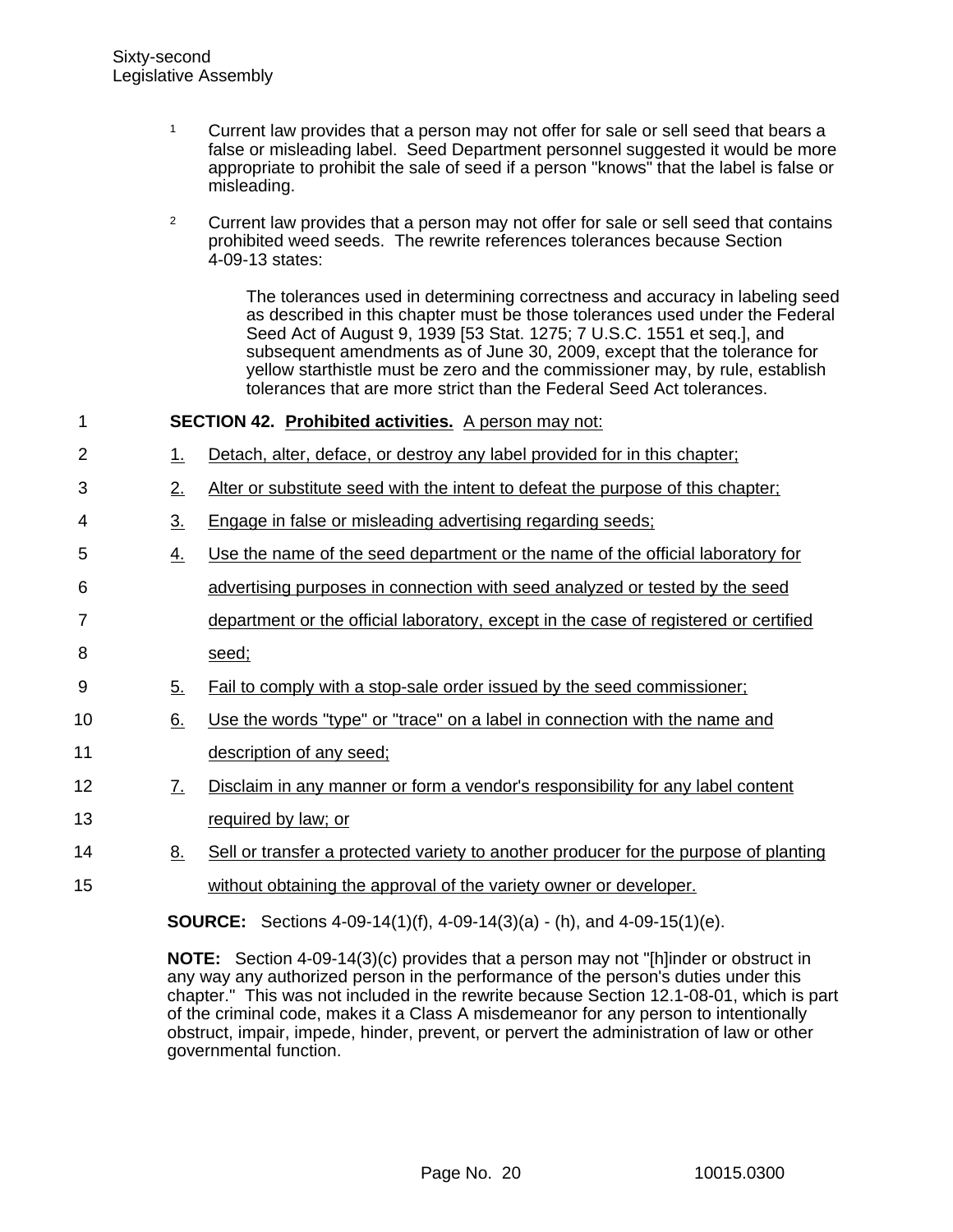## **SECTION 43. Disposal of protected varieties.** Any person in possession of 1

- uncertifiable seed that was produced from a variety protected by the Plant Variety Protection 2
- Act may dispose of the seed only as directed by the seed commissioner. 3

**SOURCE:** Section 4-09-14(3)(i).

**NOTE:** Current law provides that a person may not "[p]lant any seed labeled 'for vegetative cover only' with the intent to harvest for seed or grain." After questions were raised regarding enforceability, Seed Department personnel attempted to articulate the problem to be addressed.

### **SECTION 44. Shipments from out of state - Requirements.** The purchaser, vendor, 4

- or any person receiving seed shipped into this state must have the seed labeled: 5
- 1. In accordance with this chapter; or 6
- 2. If permitted by the seed commissioner, in accordance with requirements applicable 7
- in other jurisdictions. 8

**SOURCE:** Section 4-09-14(2).

- **SECTION 45. Seed labeling permit.** Before a person in this state may label 9
- agricultural, vegetable, flower, or tree or shrub seed and before a person may label agricultural, 10
- vegetable, flower, or tree or shrub seed for delivery into this state, the person must obtain a 11
- seed labeling permit from the commissioner. 12

**SOURCE:** Section 4-09-14.1.

## **SECTION 46. Records - Reports - Submission of fees to seed commissioner -** 13

## **Civil penalty.** 14

1. Each person issued a seed labeling permit shall: a. Keep a record of all seeds sold by that person in this state; b. Report all seeds sold by that person in this state to the seed commissioner at the time and in the manner determined by the seed commissioner; and c. Submit at the time and in the manner determined by the seed commissioner, fees in the amount set by the seed commissioner and applicable to all seeds that the person sells in this state. 2. If a person fails to submit the fees or reports required by this section within thirty days of the date determined by the seed commissioner, the seed commissioner may assess a penalty equal to five percent of the amount due or ten dollars, whichever is greater. 15 16 17 18 19 20 21 22 23 24 25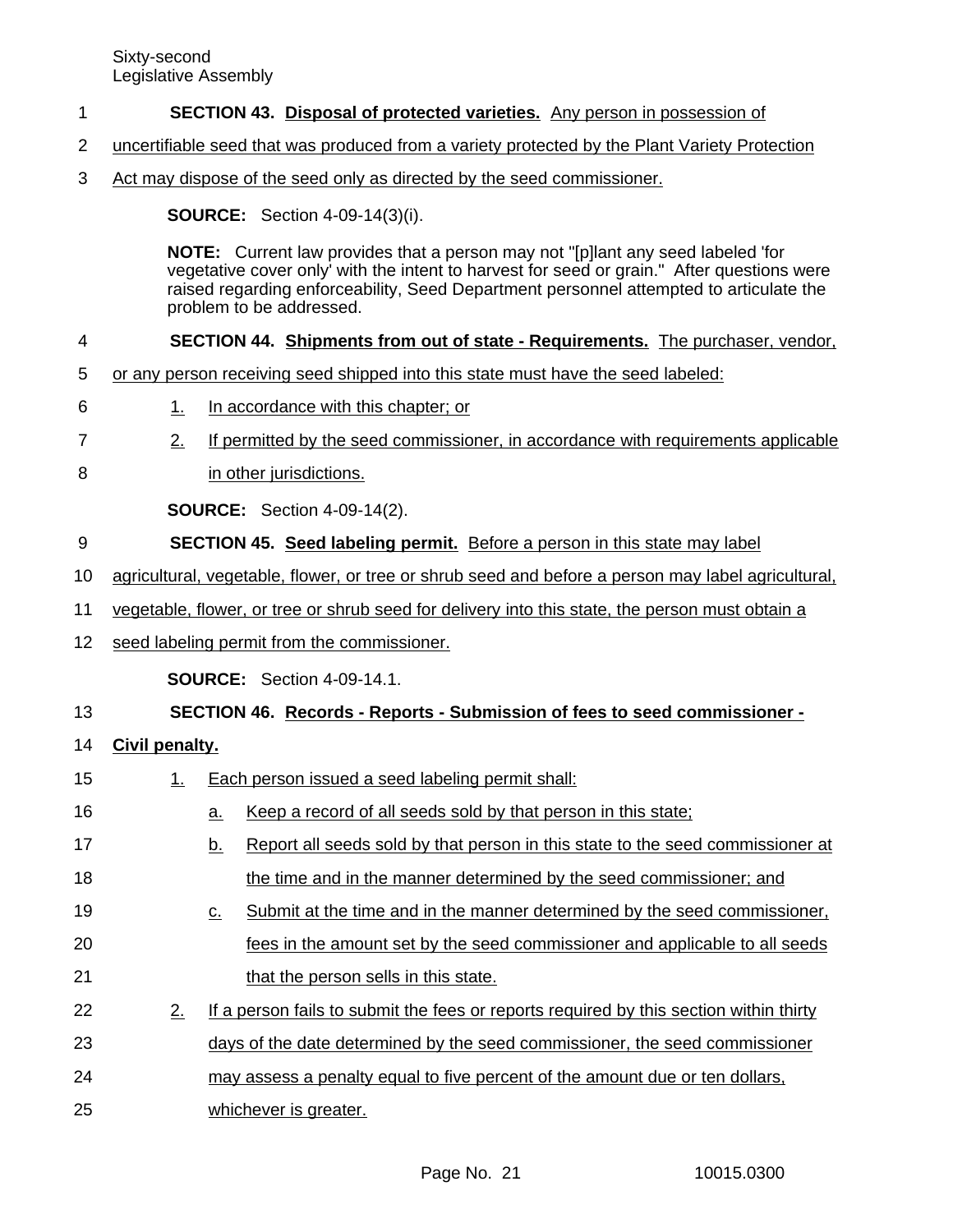# **SOURCE:** Sections 4-09-14.2 and 4-09-14.4.

**NOTE:** Section 4-09-14.4 also provides that the Seed Commissioner may examine any records required in connection with the permit at all reasonable times. Because Section 9 of the rewrite gives the Seed Commissioner the power to at any time, enter upon real property and access any structure and personal property to inspect records for compliance with this chapter, the concept was not reiterated.

**SECTION 47. Applicability of chapter.** This chapter does not apply to: 1

- 1. Potatoes; 2
- 2. Seed <sup>1</sup> that is not intended for planting purposes; 3
- 3. Seed stored by or consigned to a seed cleaning or conditioning plant for the 4
- purpose of cleaning or conditioning; provided, however, that any labels or 5
- representations made with respect to uncleaned or unconditioned seed are subject 6
- to the requirements of this chapter; <sup>2</sup> and 7
- 4. A farmer who grows the farmer's own seed and sells only  $3$  the farmer's own seed 8
- and does not advertise or use a third party as an agent or broker to bring buyer 9
- and seller together. However, a variety for which a certificate plant variety 10
- protection has been applied for or issued is not exempt from this chapter. 11
	- **SOURCE:** Section 4-09-15.

# **NOTE:**

<sup>1</sup> Current law states that this chapter does not apply to seed "or grain" that is not intended for planting purposes. Various Internet sources refer to "grain" as the seeds of certain grasses and also refer to grain as cereals. Grains include barley, maize or corn, millet, oats, rice, and wheat.

The definition of agricultural seed, as found in Section 1 of this rewrite, references the seed of "cereal, fiber, forage, grass, or oil crops." It is therefore suggested that the reference to "seed" is sufficient and that it is not necessary to specifically mention "grain."

- <sup>2</sup> Throughout the rewrite, the requirements have been established with respect to seed that is "offered for sale or sold." Seed that is being "stored by or consigned to a seed cleaning or conditioning plant for the purpose of cleaning or conditioning would not come under the statutory requirements until such time as it is "offered for sale or sold." It is suggested that subsection 3 should be removed.
- <sup>3</sup> We need to review this section. The reference to "only" adds confusion.

# **ADDITIONAL NOTES:**

· Current law states that this chapter does not apply to a common carrier with respect to any seed transported or delivered for transportation in the ordinary course of business. Because the rewrite removed references to the transportation of grain, it was not necessary to maintain this verbiage.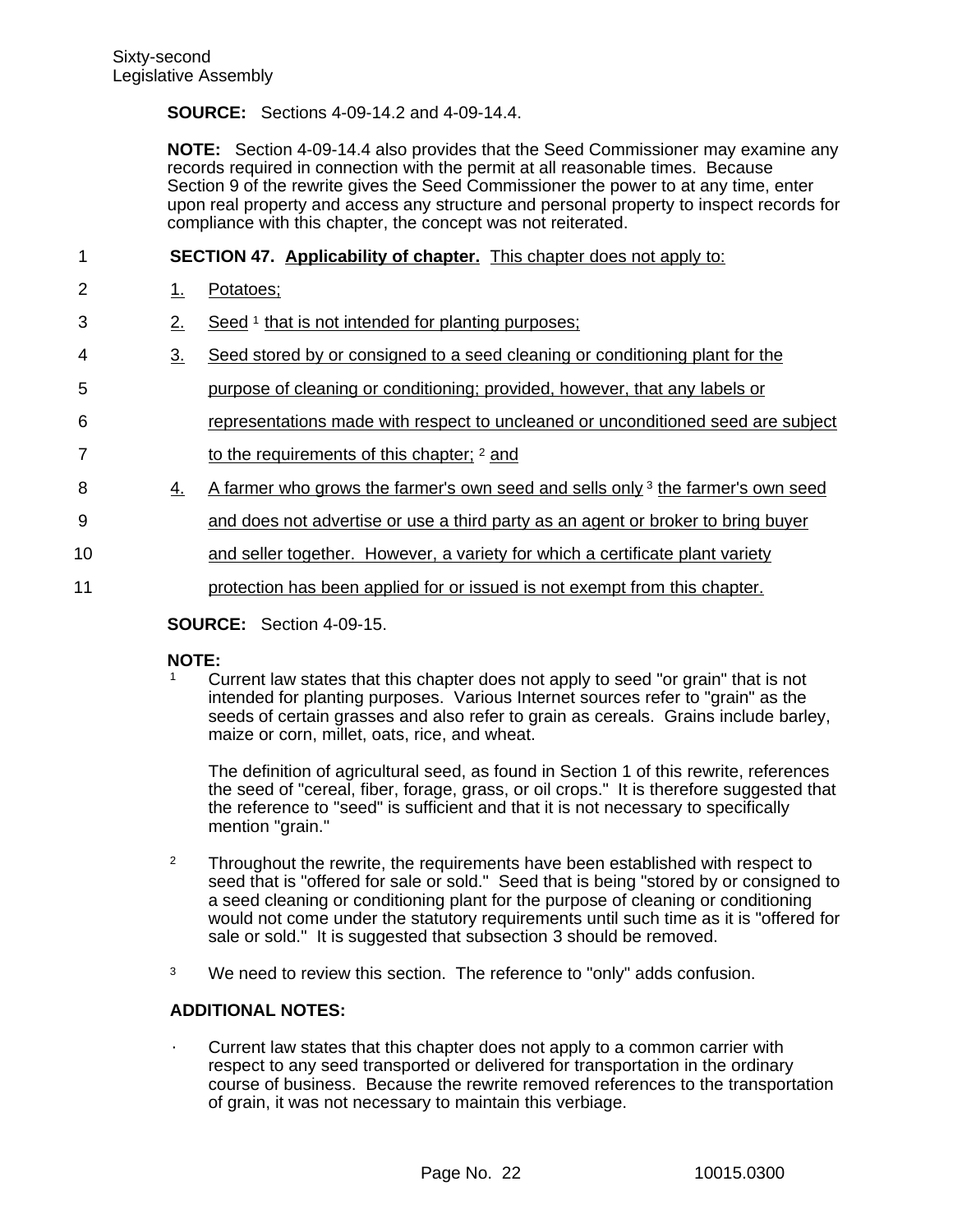Section  $4-09-15(2)$  states that:

A person is not subject to the penalties of this chapter for having sold, exposed for sale, or transported for sale in this state any agricultural, vegetable, flower, or tree and shrub seed that was incorrectly labeled or incorrectly represented as to kind, variety, or origin and which could not be identified through examination, unless the person has failed to obtain an invoice or grower's declaration stating the kind, or kind and variety, and origin, if required, or has failed to take other precautions as may have been necessary to ensure that the seed was properly identified.

Because this verbiage pertains to the conditions under which penalties apply, rather than exemptions from the chapter, it was moved to the penalty section.

#### **SECTION 48. Certified seed - Establishment of certification system.** 1

- 1. The seed commissioner shall establish a seed certification system for this state. 2
- 2. The seed certification system must include standards of quality for any lot or stock 3
- of seed that may be or may become eligible for field inspection or for final 4
- certification. 5
- 3. The seed commissioner shall make the requirements for seed certification readily 6 7
	- available in electronic and printed formats.

**SOURCE:** Sections 4-09-16(1) and (3) and 4-09-18.

- **NOTE:** Section 4-09-18 states:
	- 1. The rules for certification of crop seeds, other than potatoes, must be published in the department bulletin.
	- 2. The rules for seed potato certification must be published in the department bulletin.

Rules for seed certification are published in the North Dakota Administrative Code. Rather than requiring that they be duplicated in a departmental publication, Seed Department personnel suggested that the rules for seed certification should be made readily available in electronic and printed formats. That provision has been included under this section.

#### **SECTION 49. Requests for certification - Required submissions.** 8

- 1. Any person may submit kinds, varieties, selections, and names of seed stock and 9
- request that the seed commissioner consider the submission for certification.<sup>1</sup> 10
- 2. In order to pursue certification, a person shall provide to the seed commissioner: 11
- a. The name of the variety; 12
- b. A statement regarding the variety's origin and the breeding procedure used in its development; 13 14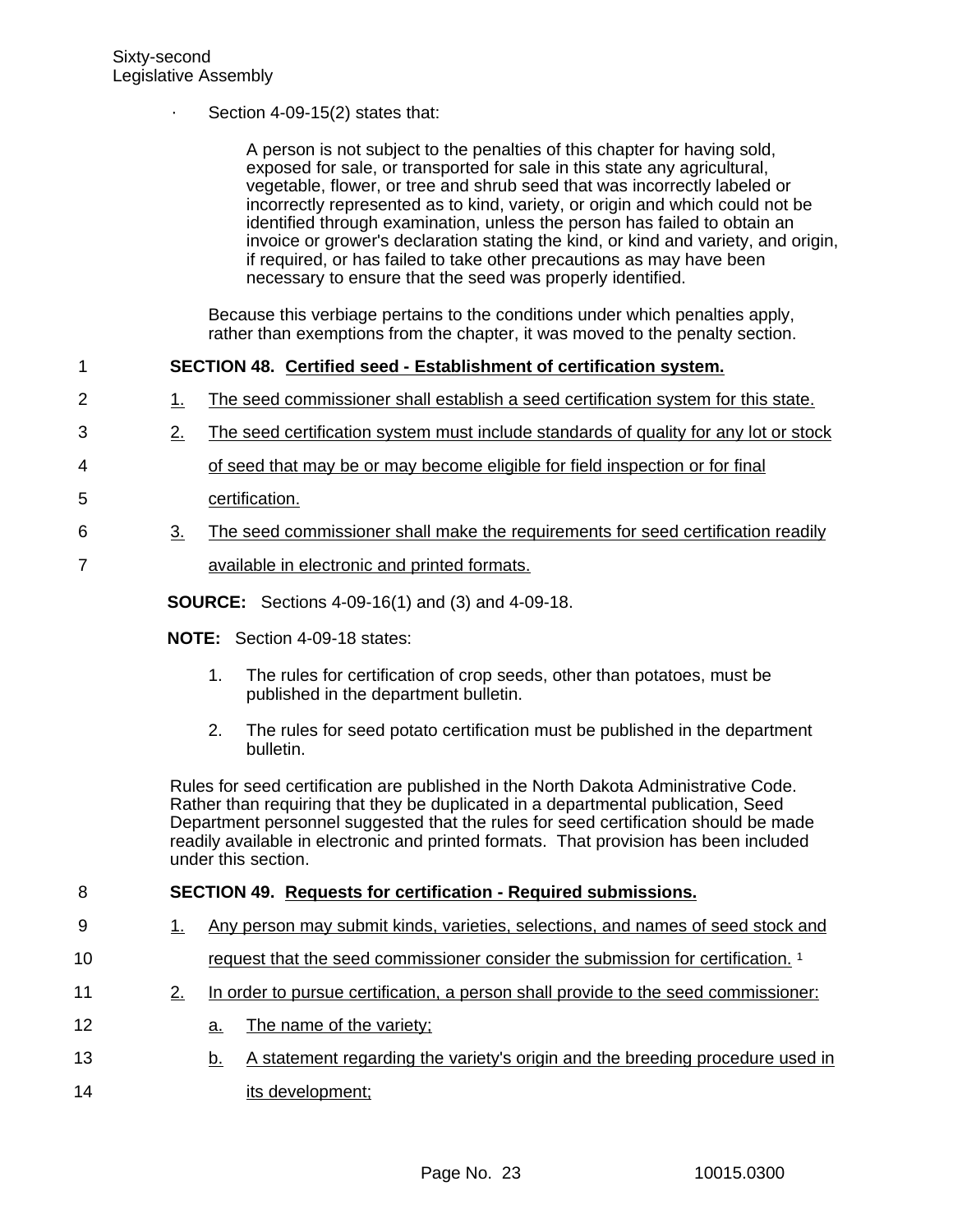Sixty-second

|                 | Legislative Assembly                                                                                |                                                                                                                                                                                                                                                                                                                                                                                                                        |  |
|-----------------|-----------------------------------------------------------------------------------------------------|------------------------------------------------------------------------------------------------------------------------------------------------------------------------------------------------------------------------------------------------------------------------------------------------------------------------------------------------------------------------------------------------------------------------|--|
| 1               | <u>c.</u>                                                                                           | A description of the morphological, physiological, or other characteristics that                                                                                                                                                                                                                                                                                                                                       |  |
| 2               |                                                                                                     | distinguish the variety from other varieties;                                                                                                                                                                                                                                                                                                                                                                          |  |
| 3               | <u>d.</u>                                                                                           | Evidence supporting the identity of the variety;                                                                                                                                                                                                                                                                                                                                                                       |  |
| 4               | <u>e.</u>                                                                                           | A statement regarding the geographic area of adaptation;                                                                                                                                                                                                                                                                                                                                                               |  |
| 5               | <u>f.</u>                                                                                           | A statement regarding plans and procedures for the maintenance of seed                                                                                                                                                                                                                                                                                                                                                 |  |
| 6               |                                                                                                     | classes, including the number of generations through which the variety may                                                                                                                                                                                                                                                                                                                                             |  |
| 7               |                                                                                                     | be multiplied;                                                                                                                                                                                                                                                                                                                                                                                                         |  |
| 8               | <u>g.</u>                                                                                           | A description of the manner in which the variety is constituted when a                                                                                                                                                                                                                                                                                                                                                 |  |
| 9               |                                                                                                     | particular cycle of reproduction or multiplication is specified;                                                                                                                                                                                                                                                                                                                                                       |  |
| 10              | h.                                                                                                  | Any additional restrictions on the variety specified by the breeder; and                                                                                                                                                                                                                                                                                                                                               |  |
| 11              | i.                                                                                                  | A sample of seed that is representative of the variety as marketed. <sup>2</sup>                                                                                                                                                                                                                                                                                                                                       |  |
|                 |                                                                                                     | <b>SOURCE:</b> Section 4-09-16(2) - (3).                                                                                                                                                                                                                                                                                                                                                                               |  |
|                 | <b>NOTE:</b>                                                                                        | Section 4-09-16(2) states that the Seed Commissioner shall "[a]ccept for<br>certification kinds, varieties, selections, and names of seed stocks " Rather than<br>mandating what the Seed Commissioner must accept for certification, the rewrite<br>provides that others may submit kinds, varieties, selections, and names of seed<br>stocks and request that the Seed Commissioner consider such for certification. |  |
|                 | $\overline{2}$                                                                                      | The list of requirements was developed by Seed Department personnel.                                                                                                                                                                                                                                                                                                                                                   |  |
| 12 <sub>2</sub> |                                                                                                     | SECTION 50. Seed certification - Seed commissioner - Specific duties. The seed                                                                                                                                                                                                                                                                                                                                         |  |
| 13              |                                                                                                     | commissioner shall prescribe the labels, seals, certificates, and statements that must be used                                                                                                                                                                                                                                                                                                                         |  |
| 14              |                                                                                                     | for, or in relation to, any seed, or the various kinds and qualities grown, handled, stored, offered                                                                                                                                                                                                                                                                                                                   |  |
| 15              | for sale, or sold in this state as "breeders", "foundation", "registered", or "certified" seed, and |                                                                                                                                                                                                                                                                                                                                                                                                                        |  |

- shall specify the words and information required to be on the labels, seals, certificates, and 16
- seed containers. 17

**SOURCE:** Section 4-09-16(4).

**NOTE:** This section could be added to Section 10 of this bill draft (i.e., Seed Commissioner - Duties).

## **SECTION 51. Seed certification - Seed commissioner - Specific powers.** 18

- 1. The seed commissioner may establish standards for seed conditioning facilities 19
- and any other facilities that handle seed eligible for certification. <sup>1</sup> 20
- 2. The seed commissioner may establish standards for facilities that handle and 21
- market "breeders", "foundation", "registered", or "certified" seed. <sup>2</sup> 22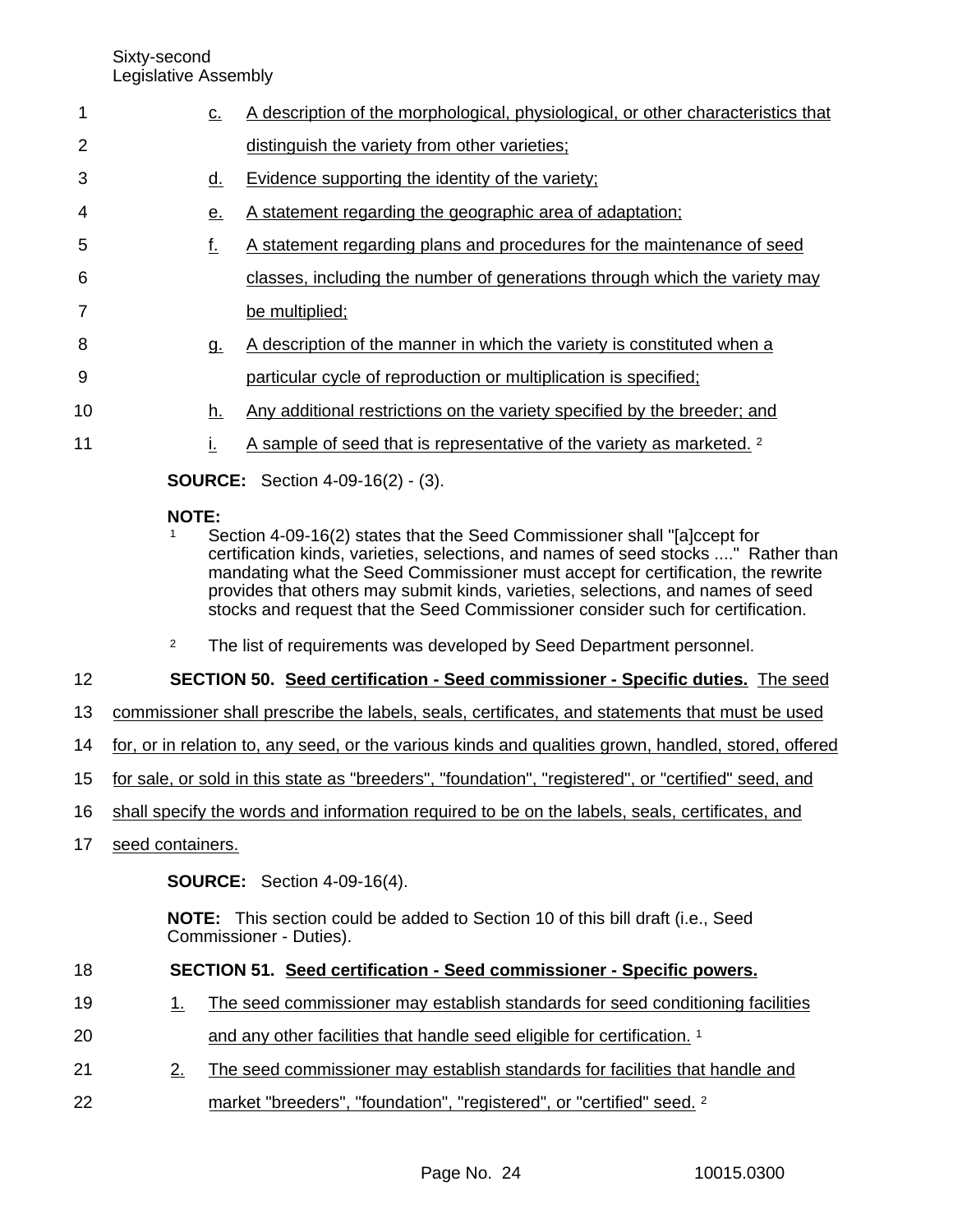- 3. The seed commissioner may participate with any public or private entity in the 1
- selection, testing, and production of seed for certification purposes and in efforts to 2
	- increase foundation seed stocks suitable for the production of certified seed.

**SOURCE:** Section 4-09-16(5) - (6).

# **NOTE:**

3

1 and 2 Section 4-09-16(5) provides that the Seed Commissioner shall "[c]ooperate with the managers of any seed conditioning plants, or any commercially established seed firm, or any person within or outside of the state having proper facilities and equipment to store, condition, and otherwise handle seed which is eligible for certification, for the purposes of handling and marketing "breeders", "foundation", "registered", or "certified" seed.

In discussions with Seed Department personnel, it appeared that the purpose of this subsection was to authorize the Seed Commissioner to establish standards for seed conditioning facilities and various other entities that handle certified seed. That has been reflected in the rewrite.

**ADDITIONAL NOTES:** Section 4-09-16(7) authorizes the Seed Commissioner to "[e]stablish an equitable schedule of fees and charges, which must be uniform throughout the state, for inspecting, testing, analyzing, and recording the seed, and for other work and duties incident to the growing, handling, marketing, and certifying of North Dakota seed, and shall collect all the fees and charges." This has been omitted because under Section 10 of this bill draft, the Seed Commissioner was given the authority to establish and charge fees for services, subject to the approval of the Seed Commission.

This section could be added to Section 9 of this bill draft (i.e., Seed Commissioner - Powers).

## **SECTION 52. Certified seed - Use of certain terms - Required authorization.** A 4

- person may not use the terms "breeders", "certified", "foundation", "elite", "pedigreed", or 5
- "registered" and may not use substantially equivalent terms, in the labeling or in the advertising, 6
- characterization, or representation of seed that is offered for sale or sold in this state, unless 7
- authorized to do so by the seed commissioner. The prohibition of this section applies to oral 8
- and written forms of advertising, characterizations, and representations. 9

**SOURCE:** Section 4-09-17.

## **SECTION 53. Plant Variety Protection Act.** 10

- 1. Any seed having a variety name for which a certificate of plant variety protection 11
- has been issued under the Plant Variety Protection Act, as amended [7 U.S.C. 12
- 2481 et seq., effective as of July 1, 2011], must be certified by an official seed 13
- certifying agency, before the seed can be advertised for sale, offered for sale, or 14
- sold as a class of certified seed.<sup>1</sup> 15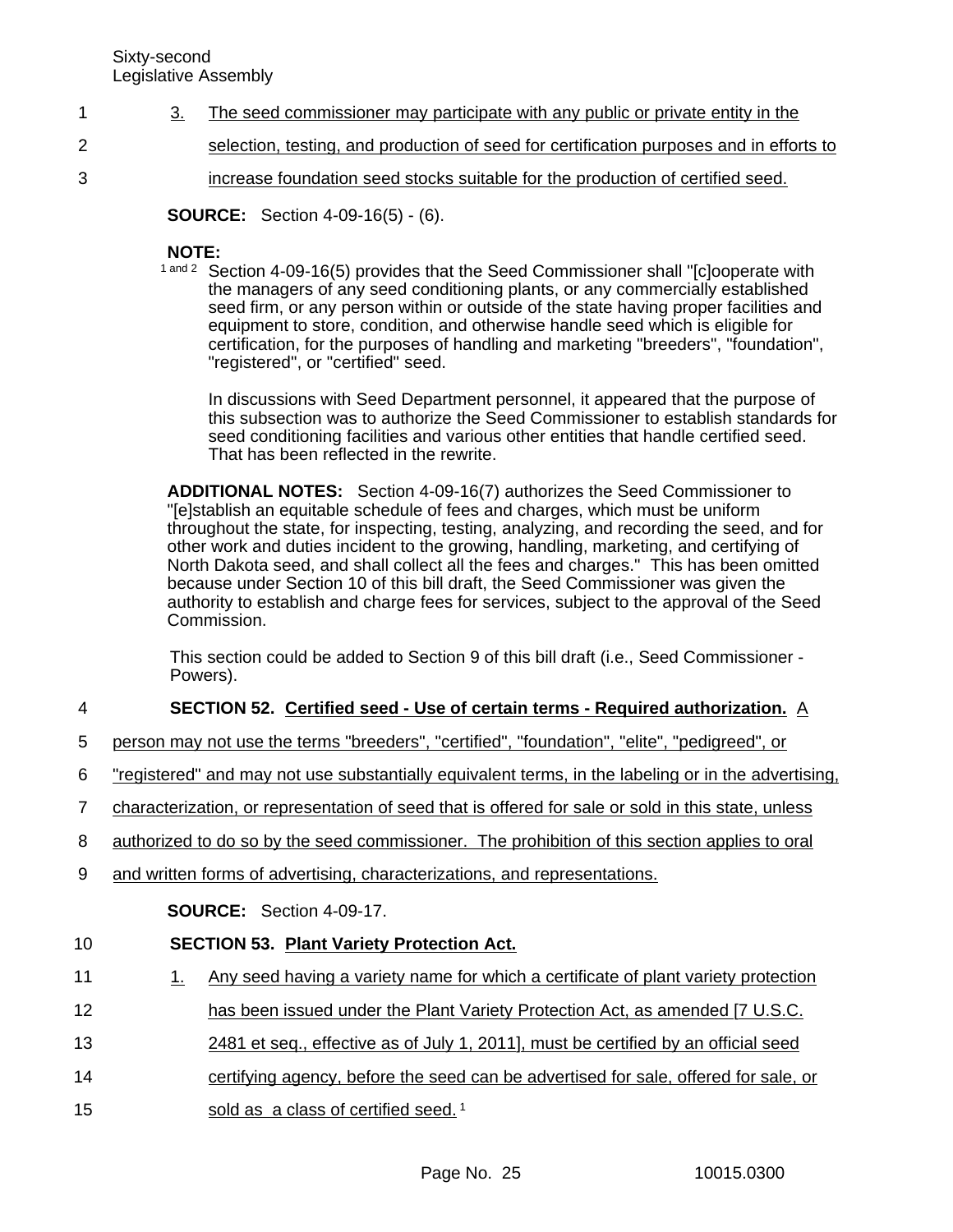- 2. Seed from a certified lot may be labeled as to variety name when used in a blend 1
- 2

or mixture by or with approval of the owner of the variety. <sup>2</sup>

**SOURCE:** Section 4-09-17.1.

# **NOTE:**

<sup>1</sup> Section 4-09-17.1 states:

Any seed advertised, offered for sale, or sold by variety name and for which a certificate of plant variety protection has been issued under the Plant Variety Protection Act, as amended [Pub. L. 91-577; 84 Stat. 1551; 7 U.S.C. 2481 et seq., effective as of July 1, 2009], as being for sale only as a class of certified seed must be certified by an official seed certifying agency in order for the seed to be advertised, offered for sale, or sold by variety name in the state of North Dakota.

The organization of the phrases in this sentence renders it incomprehensible. The rewrite attempts to rework the sentence. Please review to ensure accuracy.

<sup>2</sup> Subsection 2 is taken directly from the current law. There are, however, two ways of reading the sentence:

# Version 1:

Seed from a certified lot may be labeled as to variety name if:

- a. It is used in a blend or a mixture by the variety owner; or
- b. It is used in a blend or a mixture with the approval of the variety owner.

# Version 2:

Seed from a certified lot may be labeled as to variety name if:

- a. It is used in a blend or a mixture by the variety owner; or
- b. It is used with the approval of the variety owner.

## **SECTION 54. Seed department fund - Continuing appropriation.** 3

- 1. The seed commissioner shall forward all moneys received under this chapter to the 4
- state treasurer for deposit in a special fund known as the seed department fund. All moneys in the seed department fund are appropriated on a continuing basis to 5 6
- the seed department to carry out this chapter.<sup>1</sup> 7
- 2. The seed commissioner shall approve all expenditures made pursuant to this chapter and shall document the expenditures at the time and in the manner required by the office of management and budget. <sup>2</sup> 8 9 10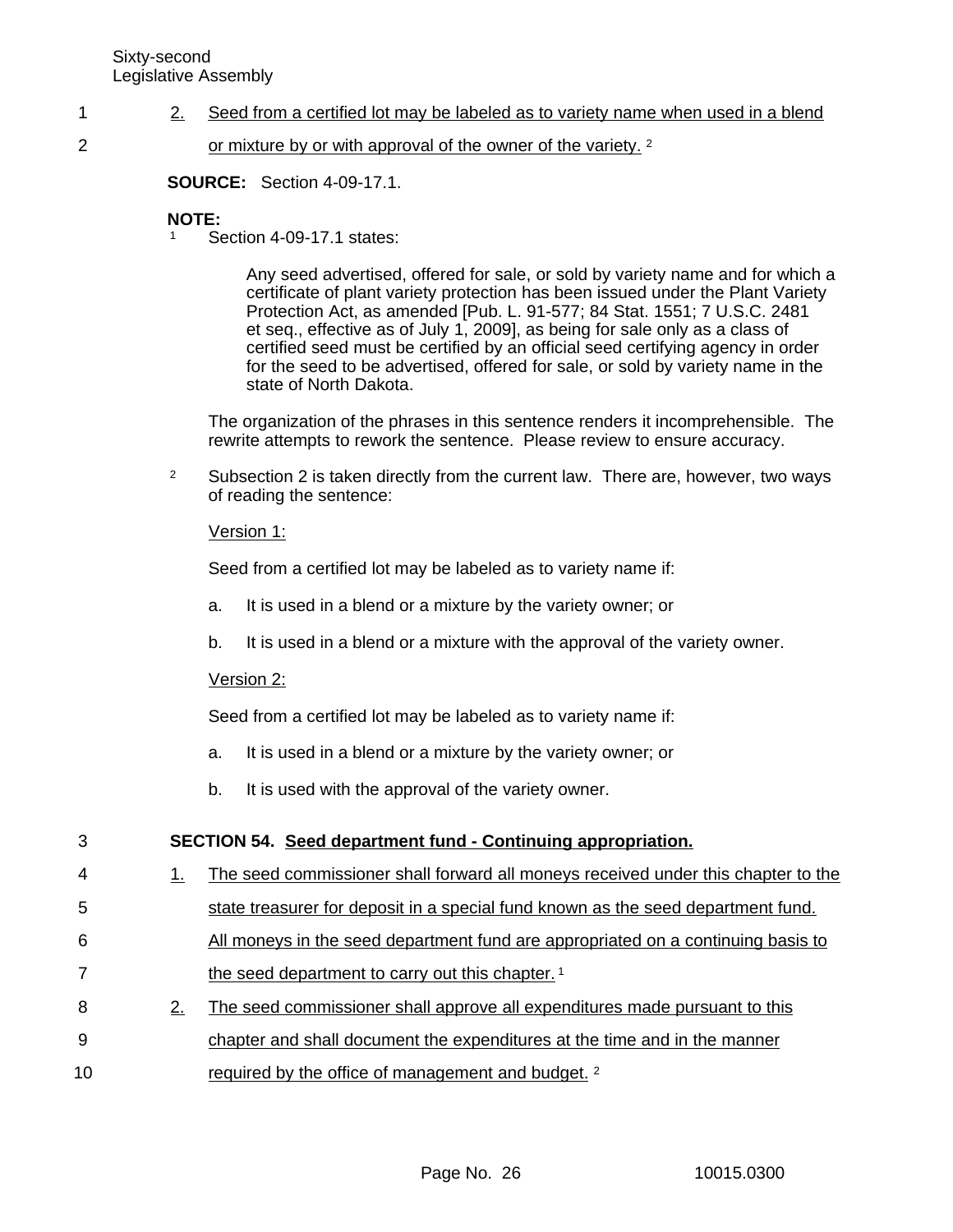Sixty-second

Legislative Assembly

3. The seed commissioner shall provide a report to the house and senate appropriations committees, at the time and in the manner directed by the chairmen of the committees. The report must contain a summary of the department's activities during the current biennium and a statement of revenues and expenditures for the ensuing biennium. <sup>3</sup> 4. At the direction of the seed commission, the state treasurer shall invest all available moneys in the seed department fund. The state treasurer shall credit twenty percent of the investment income to the general fund and the remaining eighty percent of the investment income to the seed department fund. <sup>5</sup> **SOURCE:** Section 4-09-20. 1 2 3 4 5 6 7 8 9

# **NOTE:**

- <sup>1</sup> Current law refers to a Seed Department revolving fund. At the recommendation of Office of Management and Budget personnel, the rewrite clarifies that the Seed Department operates under continuing appropriation authority.
- <sup>2</sup> Current law requires Office of Management and Budget personnel to disburse moneys from the Seed Department fund "upon vouchers signed by the commissioner and warrant-checks prepared by the office of management and budget." Office of Management and Budget personnel suggested that the current language be updated to allow for electronic transactions and not just payments by warrant-checks.
- <sup>3</sup> By virtue of operating under a continuing appropriation, the Seed Department does not have to seek biennial appropriation authority. However, the Seed Department has indicated its desire to continue appearing before the Appropriations Committees. The language of subsection 3 would provide for a report to the Appropriations Committees, in the same manner as agricultural commodity groups provide reports to the standing Agriculture Committees during each legislative session. (see Section 4-24-10)
- <sup>4</sup> The directive to credit 20 percent of the investment income to the general fund and 80 percent to the Seed Department fund is in current law and is comparable to the provisions governing the investment of moneys held by the agricultural commodity groups. (see Section 4-24-09)

# **ADDITIONAL NOTE:**

Section 4-09-20 also provides that "[r]oyalty, research, or patent fees will be collected on protected varieties when necessary by the commissioner and disbursed less cost of collection." Seed Department personnel suggested that this be shortened to provide that the "seed commissioner may collect royalty, research, or patent fees." This has been included in the powers of the Seed Commissioner.

## **SECTION 55. Liability of seed commission, seed department, seed** 10

- **commissioner, and certified or noncertified agricultural seed producers.** A warranty of 11
- any kind, either expressed or implied, including a warranty of merchantability, fitness for a 12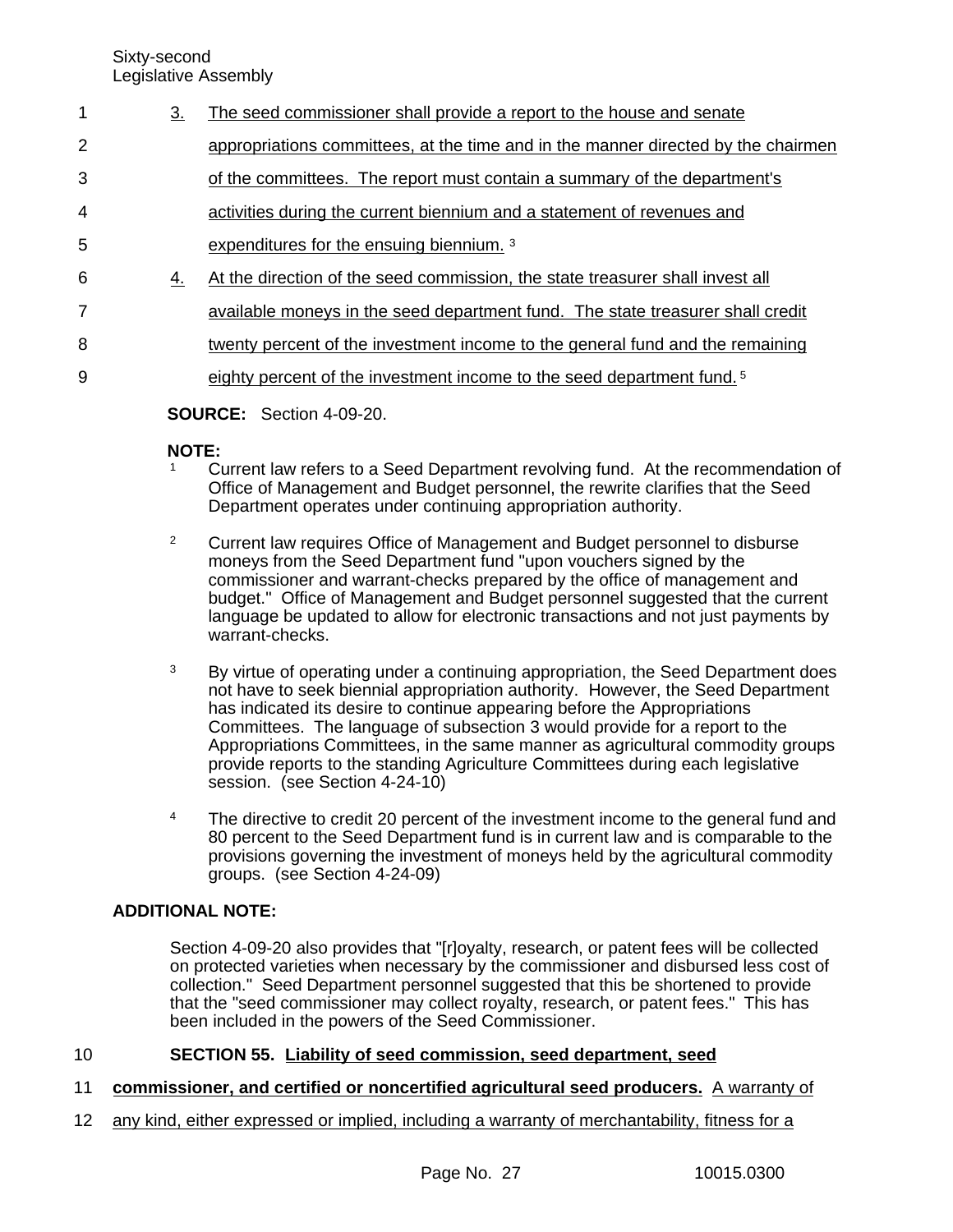- particular purpose, or absence of disease, is not made by the seed commission, the seed 1
- department, the seed commissioner, or certified or noncertified agricultural seed producers as 2
- to the quantity or quality of the crop produced from the agricultural seeds or as to other produce 3
- which is inspected and certified, except as provided in this section. The sole warranty made is 4
- that the agricultural seeds or other produce were produced, graded, packed, and inspected 5
- under the rules of the seed department or United States department of agriculture. The seed 6
- commissioner functions and serves only in an official regulatory manner. 7

**SOURCE:** Section 4-09-20.1.

# **ADDITIONAL NOTES:**

- Section 4-09-21 states that the Seed Commissioner "shall enforce this chapter and the regulations made thereunder." That directive has been included as a duty of the Seed Commissioner in Section 9 of this bill draft.
- The section goes on to state:

Whenever the commissioner is of the opinion that a violation of this chapter or of the regulations made thereunder exists, the commissioner shall hold a hearing as provided by chapter 28-32.

This language literally requires the Seed Commissioner to hold a hearing under Chapter 28-32, regardless of the violation. Seed Department personnel have indicated that this is neither their wish nor their current manner of operation.

The section also states:

If after the hearing, or without hearing if the person involved fails or refuses to appear, the commissioner decides that the evidence warrants prosecution, the commissioner shall proceed as hereinafter provided.

Since the ensuing section provides for prosecution, this sentence appears to be unnecessary.

Finally, the section provides that:

Any proceeding under this chapter for adopting or modifying rules and regulations and determining compliance with rules and regulations of the commissioner shall be conducted in accordance with chapter 28-32 and appeals may be taken as provided in chapter 28-32.

This language is covered under Chapter 28-32 and does not need to be reiterated.

It is therefore recommended that Section 4-09-21 not be included in the rewrite.

#### **SECTION 56. Prosecution for violations - Duty of attorney general and state's** 8

**attorney.** Upon a complaint by the seed commissioner alleging a violation of this chapter or of 9

- any rule implementing this chapter, the attorney general or the state's attorney of the county in 10
- which the case arises shall initiate legal proceedings. 11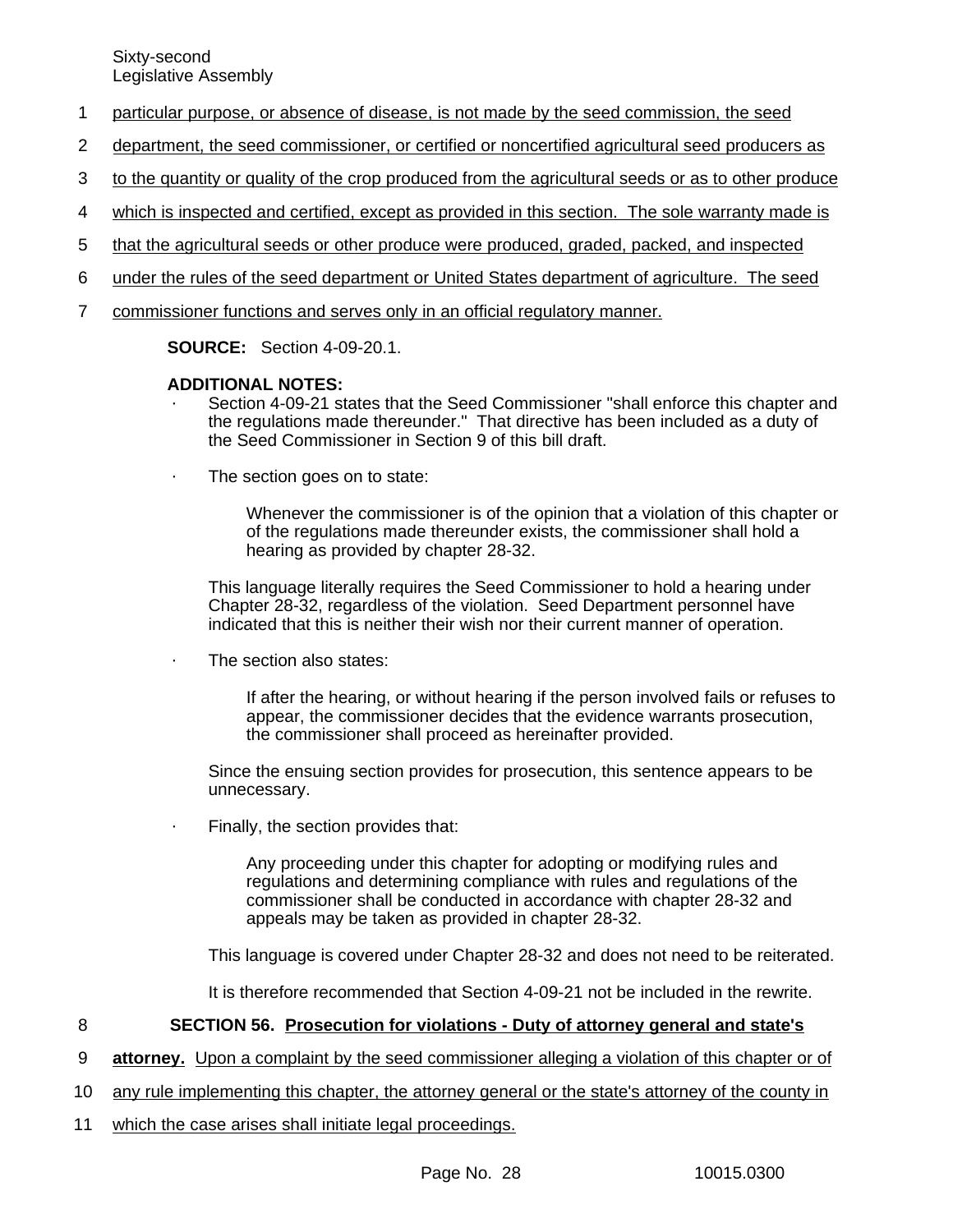|  | <b>SOURCE:</b> Section 4-09-22. |
|--|---------------------------------|
|--|---------------------------------|

| 1              |                   | <b>SECTION 57. Seizure and injunction - Action.</b>                                                      |  |  |  |
|----------------|-------------------|----------------------------------------------------------------------------------------------------------|--|--|--|
| $\overline{2}$ | 1.                | If the seed commissioner determines that any lot of seed is not in compliance with                       |  |  |  |
| 3              |                   | this chapter, the seed commissioner may petition a court of competent jurisdiction                       |  |  |  |
| 4              |                   | for seizure of the seed. If the court orders the condemnation of the seed, it must                       |  |  |  |
| 5              |                   | be denatured, processed, destroyed, relabeled, or otherwise disposed of in                               |  |  |  |
| 6              |                   | accordance with the laws of this state.                                                                  |  |  |  |
| 7              | 2.                | A court may not order disposition of the seed without first having given the owner                       |  |  |  |
| 8              |                   | an opportunity to apply to the court for release of the seed, or for permission to                       |  |  |  |
| 9              |                   | process or relabel the seed in compliance with this chapter.                                             |  |  |  |
| 10             | $\underline{3}$ . | Any violation of this chapter may be enjoined in a court of competent jurisdiction                       |  |  |  |
| 11             |                   | without bringing any other civil or criminal action.                                                     |  |  |  |
|                |                   | SOURCE: Section 4-09-23.                                                                                 |  |  |  |
| 12             |                   | <b>SECTION 58. Penalty - Criminal - Civil - Exemption.</b>                                               |  |  |  |
| 13             | $1_{-}$           | Any person willfully 1 yiolating this chapter or the rules implementing this chapter is                  |  |  |  |
| 14             |                   | guilty of a class A misdemeanor. <sup>2</sup>                                                            |  |  |  |
| 15             | 2.                | When construing and enforcing this chapter, the act, omission, or failure of any                         |  |  |  |
| 16             |                   | officer, agent, or other person acting for or employed by any person must be                             |  |  |  |
| 17             |                   | deemed to be the act, omission, or failure of such person as well as that of the                         |  |  |  |
| 18             |                   | person employed.                                                                                         |  |  |  |
| 19             | $\underline{3}$ . | Any person found guilty of violating this chapter or the rules implementing this                         |  |  |  |
| 20             |                   | chapter is subject to a civil penalty in an amount not to exceed five thousand                           |  |  |  |
| 21             |                   | dollars for each violation. The civil penalty may be imposed by a court in a civil                       |  |  |  |
| 22             |                   | proceeding or by the seed commissioner.                                                                  |  |  |  |
| 23             | <u>4.</u>         | A person is not subject to the penalties of this chapter for having offered for sale or                  |  |  |  |
| 24             |                   | sold any seed that was incorrectly represented as to kind, variety, or origin and                        |  |  |  |
| 25             |                   | which could not be identified through examination, unless the person failed to:                          |  |  |  |
| 26             |                   | Obtain an invoice or grower's declaration <sup>3</sup> stating the required information; or<br><u>a.</u> |  |  |  |
| 27             |                   | Take other actions necessary to ensure that the seed was properly identified.<br><u>b.</u>               |  |  |  |
|                |                   | <b>SOURCE:</b> Sections 4-09-15(2) and 4-09-24.                                                          |  |  |  |
|                |                   |                                                                                                          |  |  |  |

**NOTE:**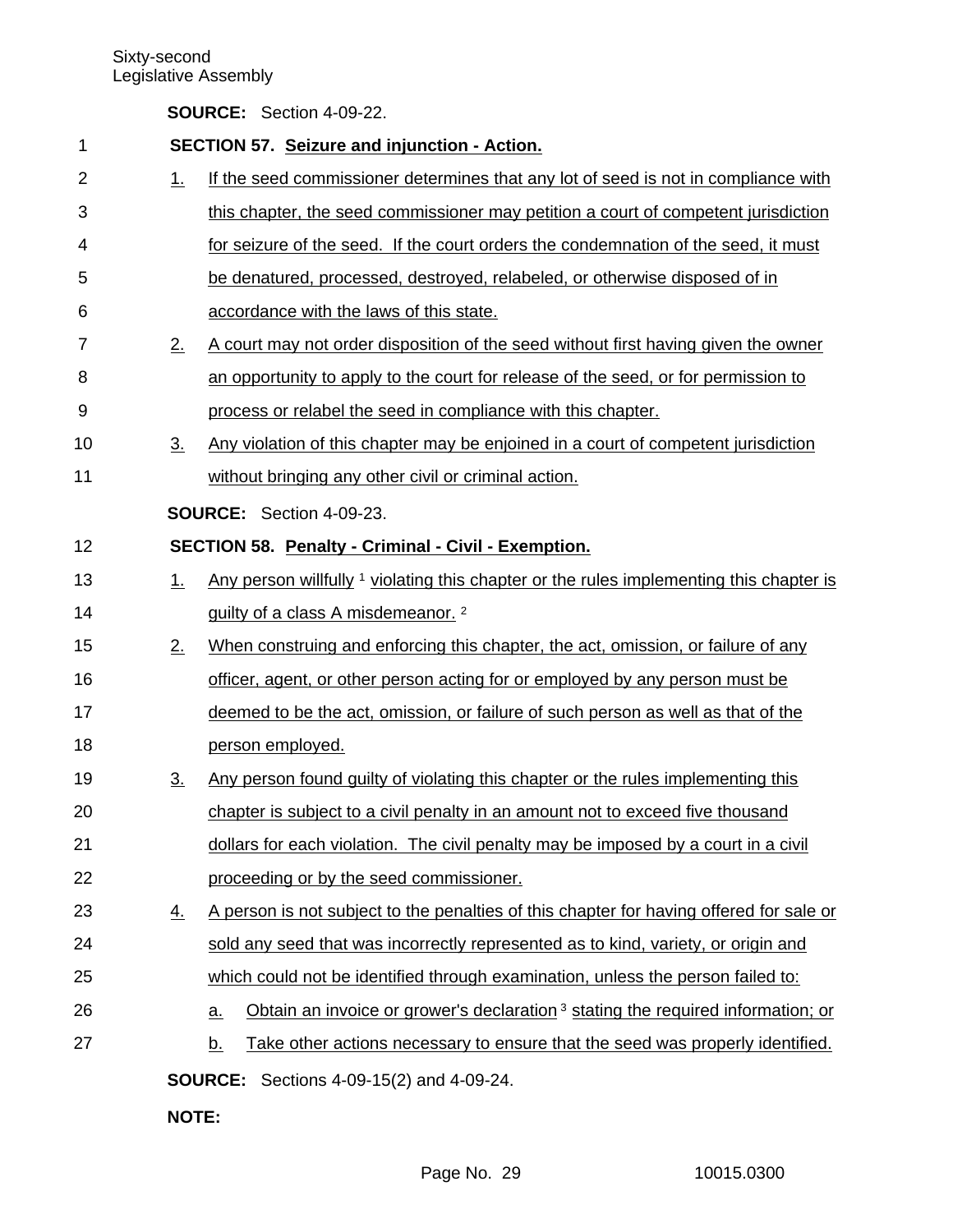- <sup>1</sup> The rewrite clarifies that a violation of this chapter must be "willful."
- <sup>2</sup> A Class A misdemeanor is one "for which a maximum penalty of one year's imprisonment, a fine of two thousand dollars, or both, may be imposed."
- <sup>3</sup> This is the first mention of a grower's declaration. Is this a universally understood reference?

## **SECTION 59. Plant and seed records - Exemption.** The following records of the 1

- seed department are exempt from section 44-04-18 1: 2
- 1. Records of any plant or seed analysis or testing and variety or disease 3
- determination conducted by the seed department on a fee-for-service basis for 4
- nonpublic entities or persons; and 5
- 2. Information received by the seed department under this chapter  $2$  from a nonpublic 6
- entity or person that the nonpublic entity or person determines is proprietary 7
- information or a trade secret. 8

**SOURCE:** Section 4-09-25.

# **NOTE:**

- <sup>1</sup> Section 44-04-18 provides that all "records of a public entity are public records, open and accessible for inspection during reasonable office hours."
- <sup>2</sup> Current law extends the exemption to information received by the Seed Department under Chapters 4-10 and 4-42, as well as Chapter 4-09. If Chapters 4-10 and 4-42 remain independent, this exemption will have to be reiterated in an appropriate location.

#### **SECTION 60. Seed arbitration board - Membership.** The seed arbitration board 9

- consists of the following members: 10
- 1. The agriculture commissioner; 11
- 2. The seed commissioner; 12
- 3. The director of the North Dakota state university extension service; 13
- 4. The director of the North Dakota agricultural experiment station; 14
- 5. The chairman of the seed trade division  $1$  of the North Dakota agriculture 15
- association; and 16
- 6. A representative of a farm organization  $2$  in this state, appointed by the agriculture commissioner or an authorized designee 3. 17 18

**SOURCE:** Section 4-09-20.2(1).

**NOTE:**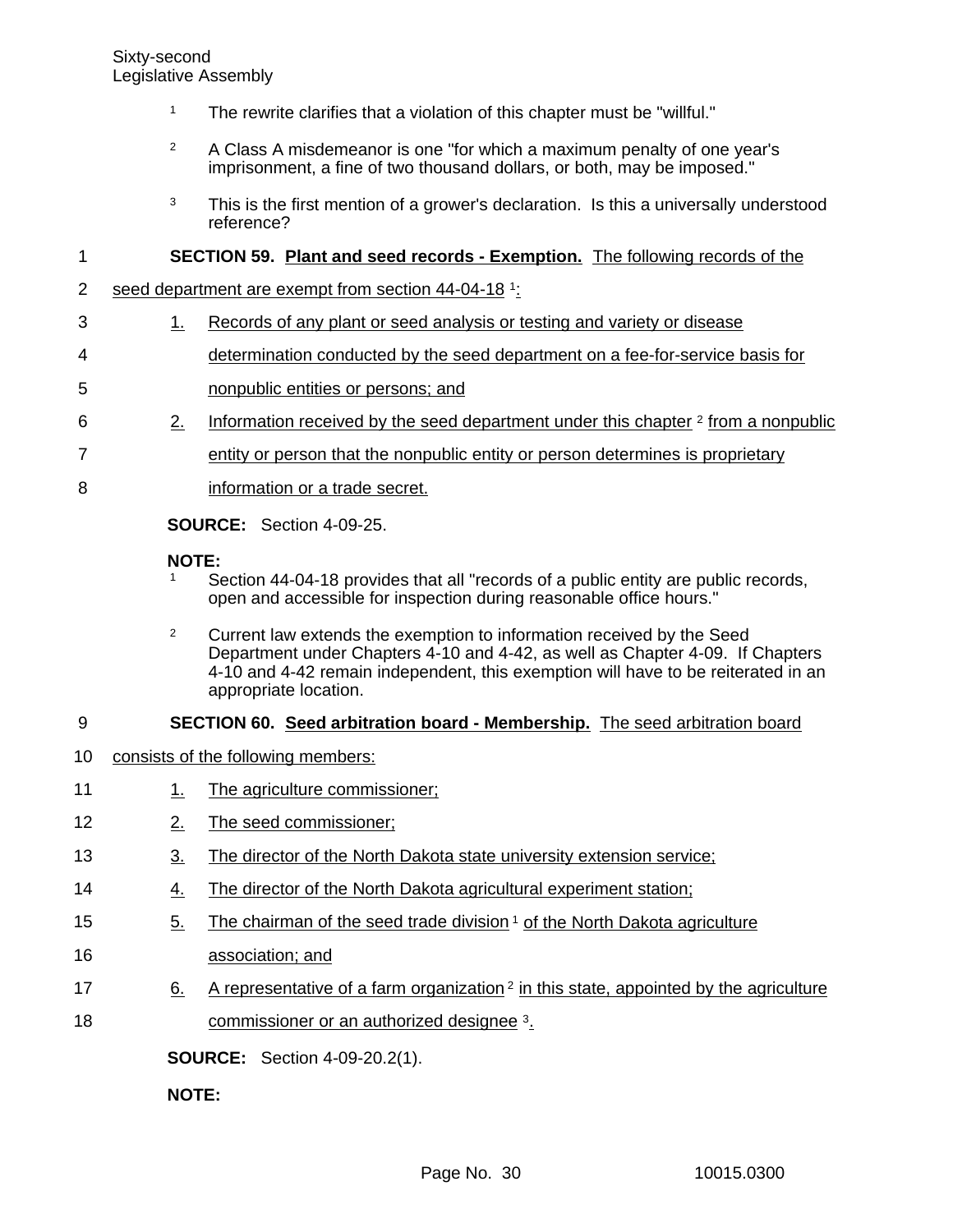- <sup>1</sup> Current law references the "chairman of the North Dakota seed trade committee of the North Dakota agriculture association." Seed Department personnel have indicated that the appropriate reference should be to the "chairman of the seed trade division of the North Dakota agriculture association."
- <sup>2</sup> Current law references a representative of a "major" North Dakota farm organization. The word "major" is arbitrary and vague and has been omitted from the rewrite. If certain parameters are desired to limit the pool of available applicants, those can be appropriately crafted.
- <sup>3</sup> Current law references a representative of a major North Dakota farm organization, appointed by the Agriculture Commissioner or an "authorized designee." This can be interpreted in different ways.

Version 1:

A representative of a major North Dakota farm organization, appointed by (either) the Agriculture Commissioner or (by) an authorized designee (of the Agriculture Commissioner.)

Version 2:

A representative of a major North Dakota farm organization, appointed by the Agriculture Commissioner (or a designee of that representative).

**ADDITIONAL NOTE:** Should the sections pertaining to the Seed Arbitration Board be moved to a portion of the North Dakota Century Code governing the Agriculture Commissioner.

**SECTION 61. Seed arbitration board - Compensation.** The chairman of the seed 1

- division of the North Dakota agriculture association and the representative of a farm 2
- organization in this state are entitled to receive compensation in the amount of one hundred 3
- thirty-five dollars per day plus reimbursement for expenses as provided by law for state officials, 4
- if the individual is attending meetings or performing duties directed by the board. The 5
- compensation and reimbursement for expenses required by this section must be paid by the 6
- agriculture commissioner. 7

**SOURCE:** Section 4-09-20.2(1).

## **SECTION 62. Seed arbitration board - Rules of operation and procedure.** The 8

- seed arbitration board shall adopt rules of operation and procedure for arbitration hearings, 9
- including a formula for reimbursement by the parties of the expenses of the arbitration process. **SOURCE:** Section 4-09-20.2(2). 10
- **SECTION 63. Seed arbitration board Petition Hearing Recommendation.** 11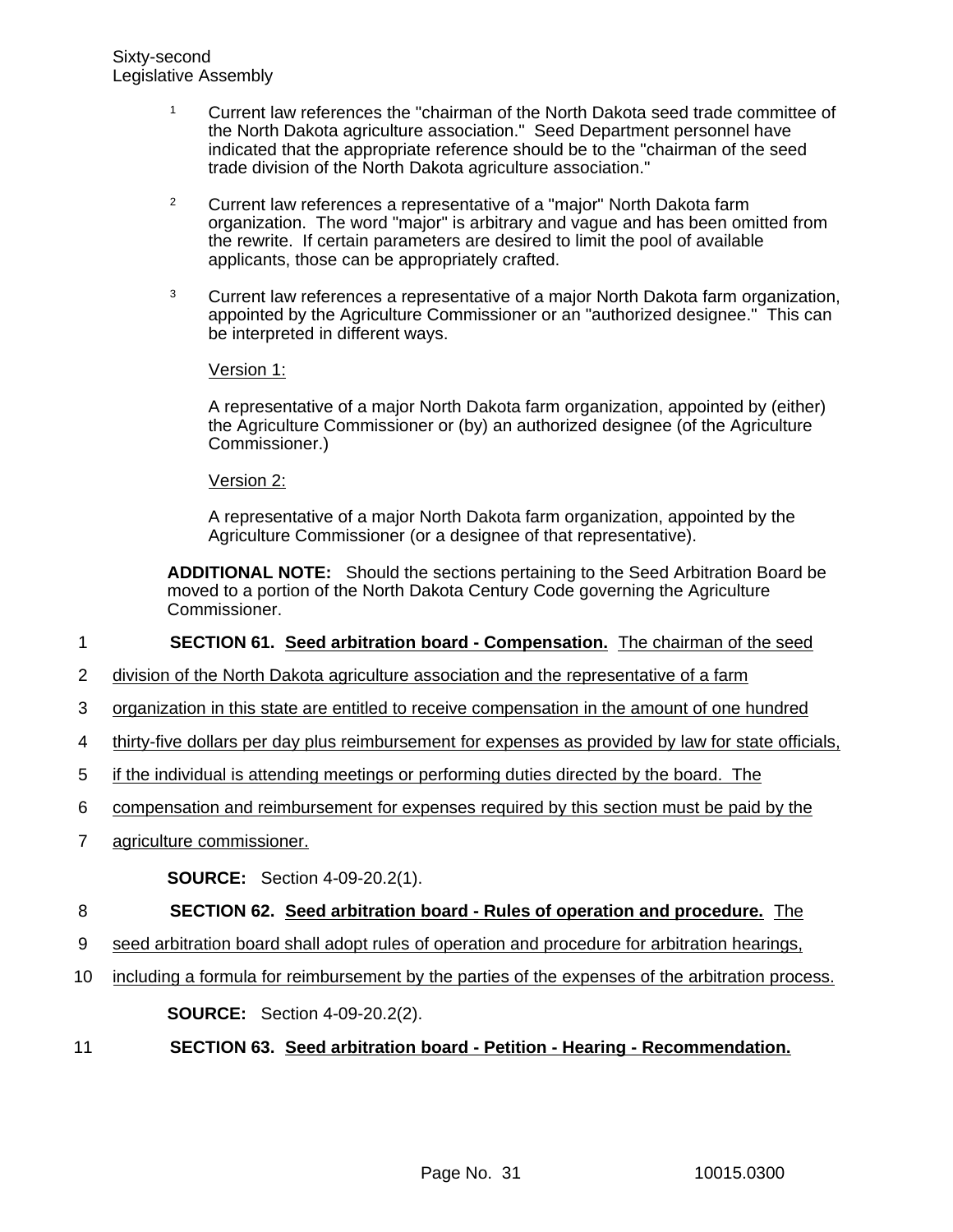1

|                         | commissioner a petition for a hearing to settle a dispute involving a seed                                               |
|-------------------------|--------------------------------------------------------------------------------------------------------------------------|
|                         | transaction.                                                                                                             |
| 2.                      | The agriculture commissioner shall forward the petition to the seed arbitration                                          |
|                         | board.                                                                                                                   |
| $\underline{3}$ .       | The seed arbitration board shall hold a hearing and within thirty days issue a                                           |
|                         | nonbinding recommendation for a resolution of the dispute.                                                               |
|                         | <b>SOURCE:</b> Section 4-09-20.2(2).                                                                                     |
|                         | SECTION 64. Seed arbitration board - Hearing - Use of evidence. Any evidence                                             |
|                         | and testimony presented at a seed arbitration hearing and any findings or recommendations by                             |
|                         | the seed arbitration board are admissible in any subsequent proceeding.                                                  |
|                         | <b>SOURCE:</b> Section 4-09-20.2(2).                                                                                     |
|                         | SECTION 65. A new section to chapter 11-08 of the North Dakota Century Code is                                           |
|                         | created and enacted as follows:                                                                                          |
|                         | <b>Limitation on authority - Seed.</b> Notwithstanding any other law, a county may not                                   |
|                         | impose any requirements or restrictions pertaining to the registration, labeling, distribution, sale,                    |
|                         | handling, use, application, transportation, or disposal of seed.                                                         |
|                         | <b>SOURCE:</b> Section 4-09-02.1.                                                                                        |
|                         | <b>NOTE:</b> This is existing law. It is recommended that the section be moved to the<br>chapter pertaining to counties. |
|                         | <b>SECTION 66.</b> A new section to chapter 40-05 of the North Dakota Century Code is                                    |
|                         | created and enacted as follows:                                                                                          |
|                         | <b>Limitation on authority - Seed.</b> Notwithstanding any other law, a city may not impose                              |
|                         | any requirements or restrictions pertaining to the registration, labeling, distribution, sale,                           |
|                         | handling, use, application, transportation, or disposal of seed. This section does not apply to                          |
| city zoning ordinances. |                                                                                                                          |
|                         | <b>SOURCE:</b> Section 4-09-02.1.                                                                                        |
|                         | <b>NOTE:</b> This is existing law. It is recommended that the section be moved to the<br>chapter pertaining to cities.   |
|                         | <b>SECTION 67.</b> A new section to chapter 58-03 of the North Dakota Century Code is                                    |
|                         | created and enacted as follows:                                                                                          |
|                         |                                                                                                                          |

1. A seed labeler, seed dealer, or seed customer may file with the agriculture